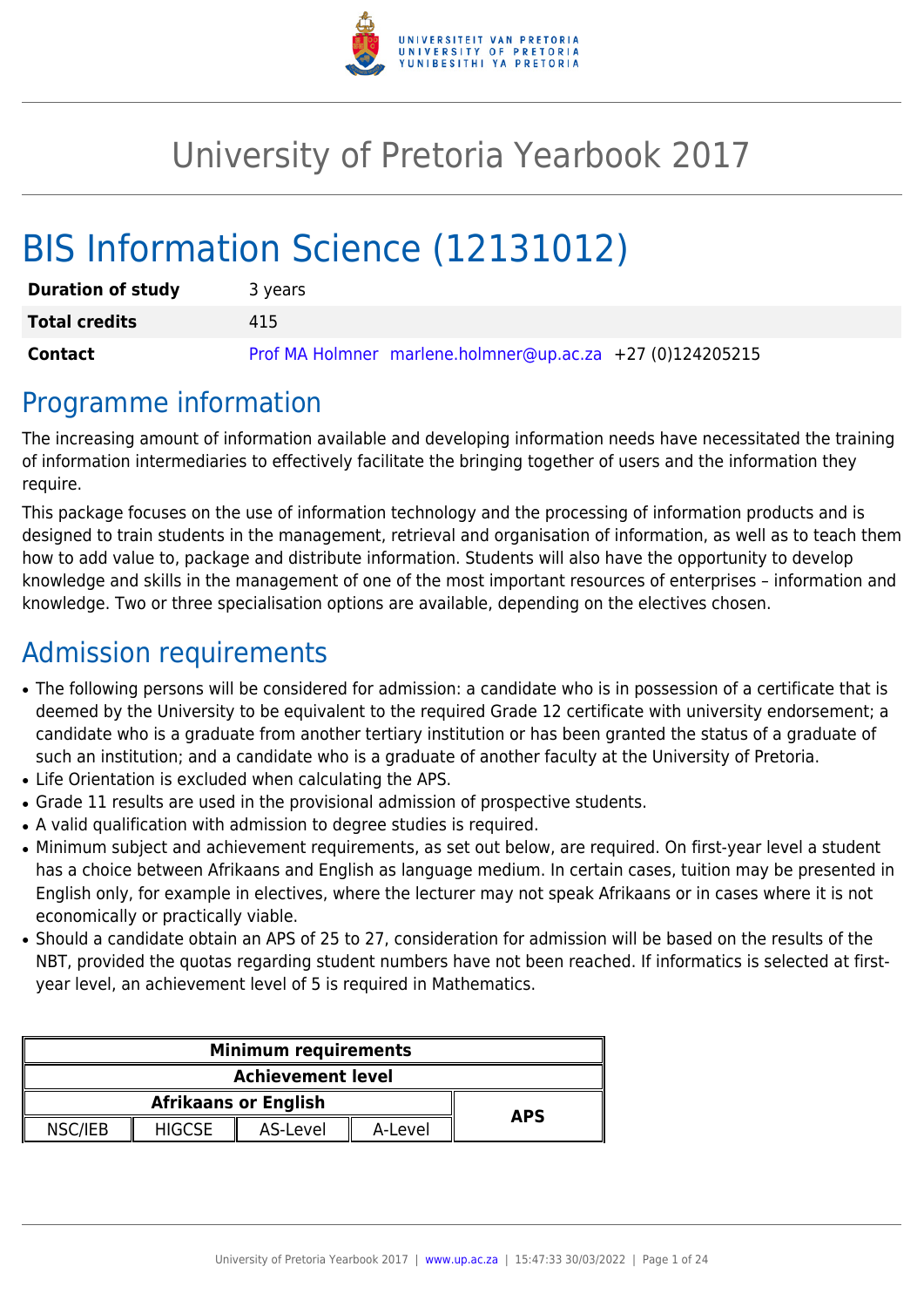

|  |  |  |  | (25-27<br>admission<br>based on the |
|--|--|--|--|-------------------------------------|
|--|--|--|--|-------------------------------------|

# Other programme-specific information

Because credits are not calculated in the same way in all faculties, students should ensure note that the total number of credits required for this package is at least 415-458 depending on the choice of elective modules (as required for Group A, B or C).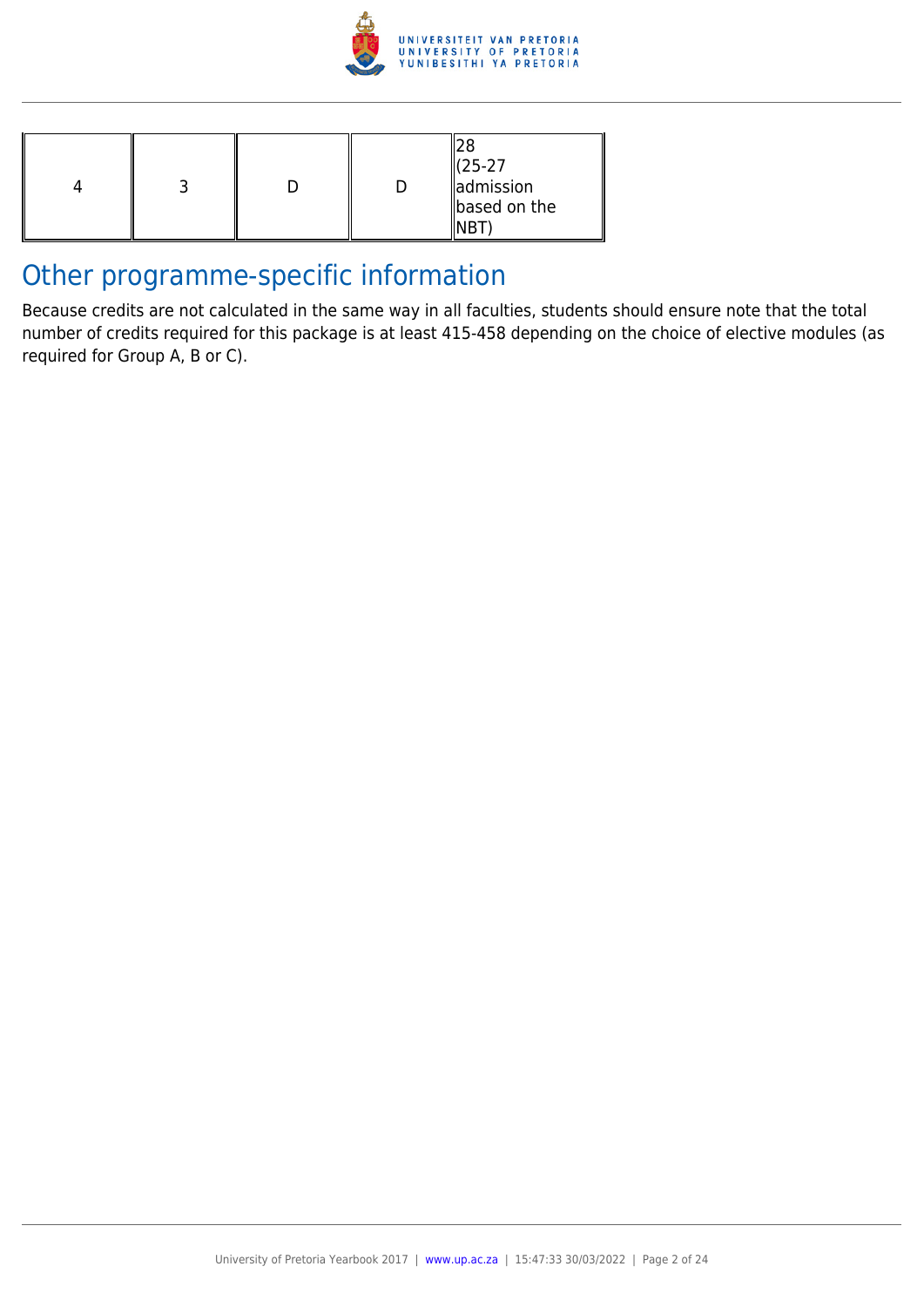

# Curriculum: Year 1

**Minimum credits: 110**

## **Fundamental modules**

#### **Academic information management 101 (AIM 101)**

| <b>Module credits</b>         | 6.00                                                                                                                                                                                                                                                                                                                                                     |
|-------------------------------|----------------------------------------------------------------------------------------------------------------------------------------------------------------------------------------------------------------------------------------------------------------------------------------------------------------------------------------------------------|
| <b>Service modules</b>        | Faculty of Engineering, Built Environment and Information Technology<br><b>Faculty of Education</b><br>Faculty of Economic and Management Sciences<br><b>Faculty of Humanities</b><br>Faculty of Law<br><b>Faculty of Health Sciences</b><br>Faculty of Natural and Agricultural Sciences<br>Faculty of Theology<br><b>Faculty of Veterinary Science</b> |
| <b>Prerequisites</b>          | No prerequisites.                                                                                                                                                                                                                                                                                                                                        |
| <b>Contact time</b>           | 2 lectures per week                                                                                                                                                                                                                                                                                                                                      |
| Language of tuition           | Separate classes for Afrikaans and English                                                                                                                                                                                                                                                                                                               |
| <b>Academic organisation</b>  | <b>Information Science</b>                                                                                                                                                                                                                                                                                                                               |
| <b>Period of presentation</b> | Semester 1                                                                                                                                                                                                                                                                                                                                               |

#### **Module content**

Find, evaluate, process, manage and present information resources for academic purposes using appropriate technology. Apply effective search strategies in different technological environments. Demonstrate the ethical and fair use of information resources. Integrate 21st-century communications into the management of academic information.

#### **Academic literacy for Information Technology 121 (ALL 121)**

| <b>Module credits</b>         | 6.00                                                                                                                |
|-------------------------------|---------------------------------------------------------------------------------------------------------------------|
| <b>Service modules</b>        | Faculty of Engineering, Built Environment and Information Technology<br>Faculty of Economic and Management Sciences |
| <b>Prerequisites</b>          | No prerequisites.                                                                                                   |
| <b>Contact time</b>           | 1 web-based period per week, 2 lectures per week                                                                    |
| <b>Language of tuition</b>    | Module is presented in English                                                                                      |
| <b>Academic organisation</b>  | Unit for Academic Literacy                                                                                          |
| <b>Period of presentation</b> | Semester 2                                                                                                          |

#### **Module content**

By the end of this module students should be able to cope more confidently and competently with the reading, writing and critical thinking demands that are characteristic of the field of Information Technology.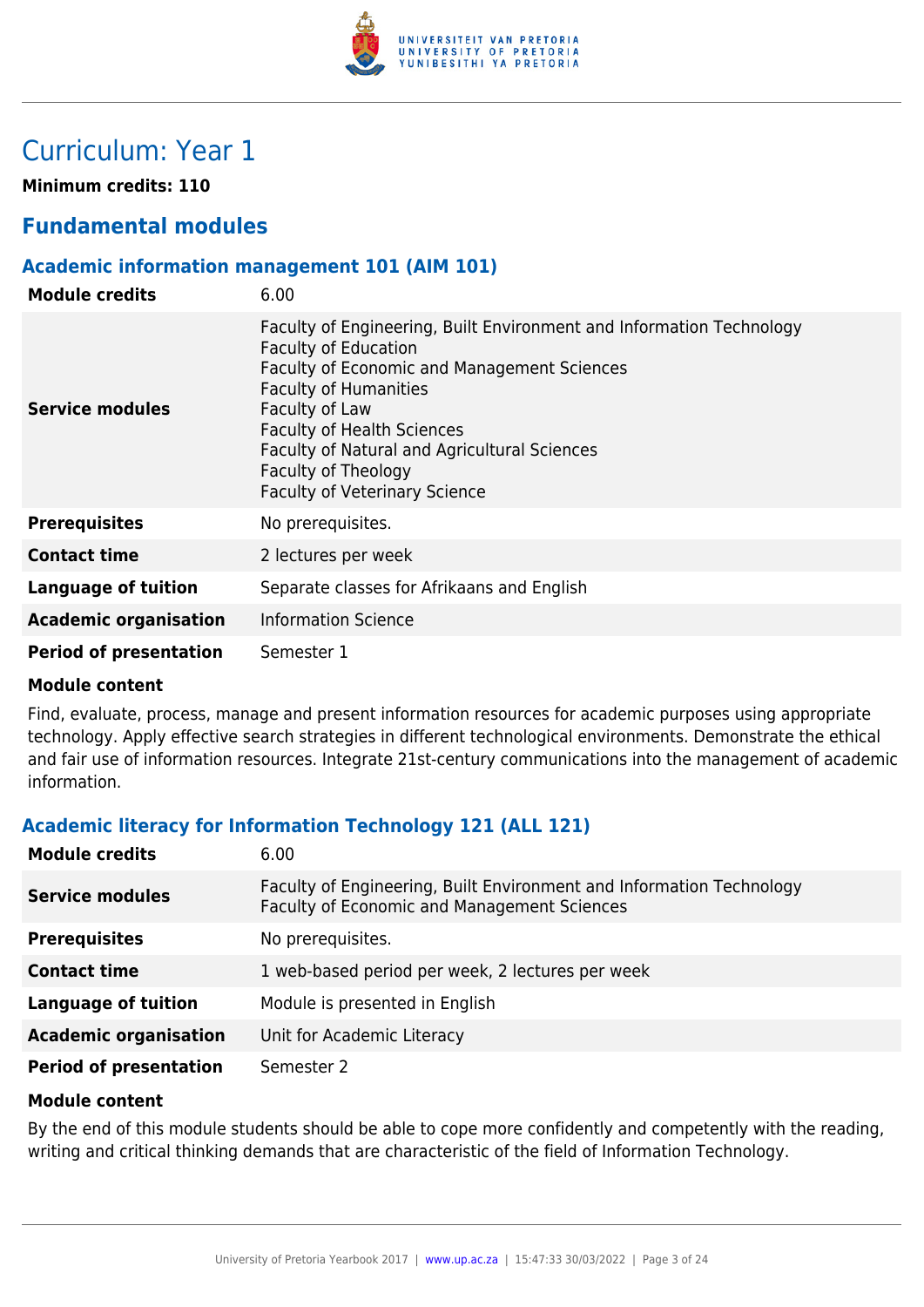

#### **Academic orientation 112 (UPO 112)**

| <b>Module credits</b>         | 0.00                                       |
|-------------------------------|--------------------------------------------|
| Language of tuition           | Afrikaans and English is used in one class |
| <b>Academic organisation</b>  | <b>EBIT Dean's Office</b>                  |
| <b>Period of presentation</b> | Year                                       |

### **Core modules**

#### **Information science 110 (INL 110)**

| <b>Module credits</b>         | 12.00                                      |
|-------------------------------|--------------------------------------------|
| <b>Service modules</b>        | <b>Faculty of Humanities</b>               |
| <b>Prerequisites</b>          | No prerequisites.                          |
| <b>Contact time</b>           | 1 practical per week, 3 lectures per week  |
| <b>Language of tuition</b>    | Separate classes for Afrikaans and English |
| <b>Academic organisation</b>  | <b>Information Science</b>                 |
| <b>Period of presentation</b> | Semester 1                                 |

#### **Module content**

This module is an introduction to the study field of information science and its various professions. Key concepts that will be discussed include the following: the human as information processor and user; the life-cycle of information in terms of processes, products and role-players; as well as the communication of information. The social-ethical impact of globalisation is included as a key concern, with reference to Africa.

#### **Information science 120 (INL 120)**

| <b>Module credits</b>         | 12.00                                      |
|-------------------------------|--------------------------------------------|
| <b>Service modules</b>        | <b>Faculty of Humanities</b>               |
| <b>Prerequisites</b>          | No prerequisites.                          |
| <b>Contact time</b>           | 1 practical per week, 3 lectures per week  |
| <b>Language of tuition</b>    | Separate classes for Afrikaans and English |
| <b>Academic organisation</b>  | <b>Information Science</b>                 |
| <b>Period of presentation</b> | Semester 2                                 |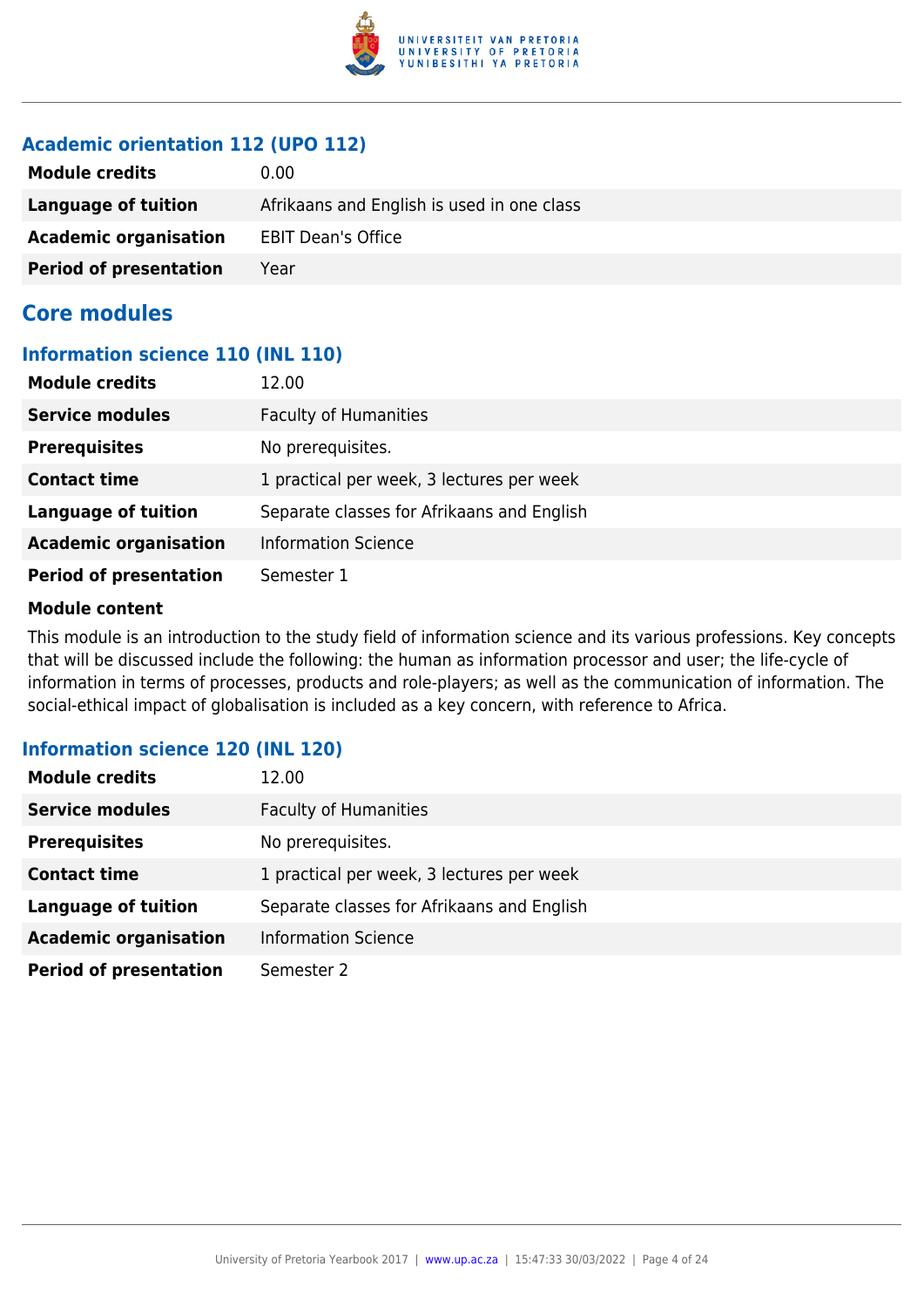

Organisation and representation of information. This module provides the student with an introduction to the basic principles and processes underlying the organisation and representation of information. The process of organising information in documents and on the web, in multimedia formats, by means of document image processing and in databases are dealt with. Themes on the representation of information through the creation of metadata include various general and domain specific metadata schemas such as Dublin Core as a metadata standard for the Web, as well as various other metadata schemas.

Practical classes include basic HTML and the design of Web pages incorporating and applying what was covered in theory.

#### **Information science 130 (INL 130)**

| <b>Module credits</b>         | 12.00                                      |
|-------------------------------|--------------------------------------------|
| <b>Service modules</b>        | <b>Faculty of Humanities</b>               |
| <b>Prerequisites</b>          | No prerequisites.                          |
| <b>Contact time</b>           | 3 lectures per week, 1 practical per week  |
| <b>Language of tuition</b>    | Separate classes for Afrikaans and English |
| <b>Academic organisation</b>  | <b>Information Science</b>                 |
| <b>Period of presentation</b> | Semester 1                                 |

#### **Module content**

Personal information management. This module focuses on personal information management within an organisational context. It deals with managing information and knowledge that is peculiar to an individual and which enables him/her to perform his/her job.

Topics include: creating an environment in which the individual can manage his/her information and knowledge; the skills needed to be able to manage personal information and knowledge; information overloading which gives rise to personal information and knowledge management, as well as the manner in which individuals can switch from personal information management to personal knowledge management; personal information and knowledge management as a career.

#### **Information science 140 (INL 140)**

| <b>Module credits</b>         | 12.00                                      |
|-------------------------------|--------------------------------------------|
| <b>Service modules</b>        | <b>Faculty of Humanities</b>               |
| <b>Prerequisites</b>          | No prerequisites.                          |
| <b>Contact time</b>           | 3 lectures per week, 1 practical per week  |
| <b>Language of tuition</b>    | Separate classes for Afrikaans and English |
| <b>Academic organisation</b>  | <b>Information Science</b>                 |
| <b>Period of presentation</b> | Semester 2                                 |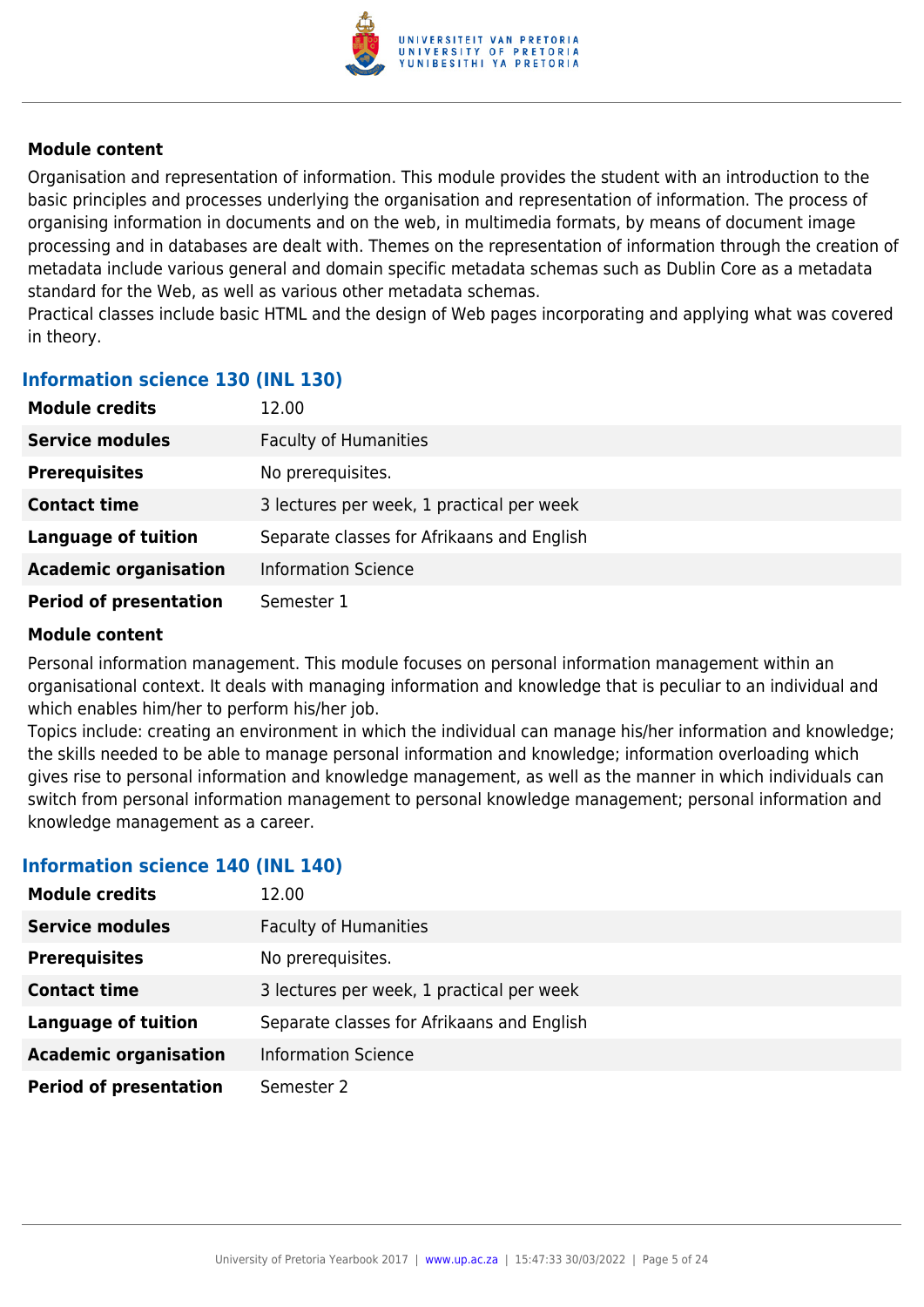

Information and communication technology. This module offers a brief overview of hardware and software, telecommunications technology, LANs, WANs and intranets, the information highway, the internet and the World Wide Web, computer ethics, ICTs, e-commerce, mobile computing technology and the influence that new trends and developments have on the distribution of information.

#### **Business management 114 (OBS 114)**

| <b>Module credits</b>         | 10.00                                                                                                                                                                                      |  |
|-------------------------------|--------------------------------------------------------------------------------------------------------------------------------------------------------------------------------------------|--|
| <b>Service modules</b>        | Faculty of Engineering, Built Environment and Information Technology<br><b>Faculty of Education</b><br><b>Faculty of Humanities</b><br><b>Faculty of Natural and Agricultural Sciences</b> |  |
| <b>Prerequisites</b>          | May not be included in the same curriculum as OBS 155                                                                                                                                      |  |
| <b>Contact time</b>           | 3 lectures per week                                                                                                                                                                        |  |
| <b>Language of tuition</b>    | Separate classes for Afrikaans and English                                                                                                                                                 |  |
| <b>Academic organisation</b>  | <b>Business Management</b>                                                                                                                                                                 |  |
| <b>Period of presentation</b> | Semester 1                                                                                                                                                                                 |  |

#### **Module content**

Introduction to business management as a science; the environment in which the enterprise operates; the field of business, the mission and goals of an enterprise; management and entrepreneurship. Responsible leadership and the role of a business in society. The choice of a form of enterprise; the choice of products and/or services; profit and cost planning for different sizes of operating units; the choice of location; the nature of production processes and the layout of the plant or operating unit.

Introduction to and overview of general management, especially regarding the five management tasks: strategic management; contemporary developments and management issues; financial management; marketing and public relations. Introduction to and overview of the value chain model; management of the input; management of the purchasing function; management of the transformation process with specific reference to production and operations management; human resources management and information management; corporate governance and black economic empowerment (BEE).

#### **Business management 124 (OBS 124)**

| <b>Module credits</b>        | 10.00                                                                                                                                                                               |
|------------------------------|-------------------------------------------------------------------------------------------------------------------------------------------------------------------------------------|
| <b>Service modules</b>       | Faculty of Engineering, Built Environment and Information Technology<br><b>Faculty of Education</b><br><b>Faculty of Humanities</b><br>Faculty of Natural and Agricultural Sciences |
| <b>Prerequisites</b>         | Admission to the examination in OBS 114                                                                                                                                             |
| <b>Contact time</b>          | 3 lectures per week                                                                                                                                                                 |
| <b>Language of tuition</b>   | Separate classes for Afrikaans and English                                                                                                                                          |
| <b>Academic organisation</b> | <b>Business Management</b>                                                                                                                                                          |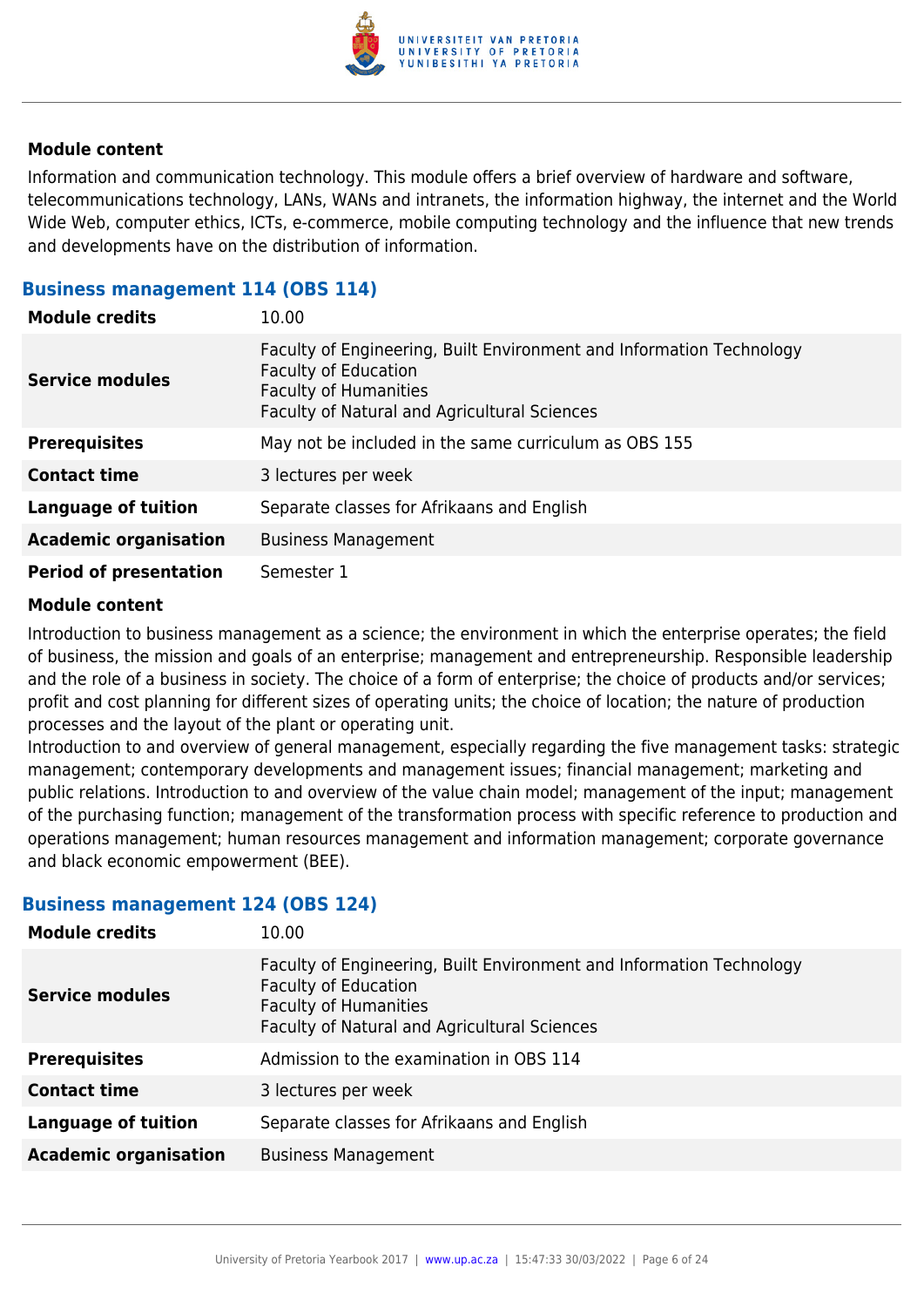

#### **Period of presentation** Semester 2

#### **Module content**

The nature and development of entrepreneurship; the individual entrepreneur and characteristics of South African entrepreneurs. Creativity and innovation, opportunity finding and exploitation. The business plan and resource requirements are explored. Getting started (business start up). Exploring different routes to entrepreneurship: entering a family business, buying a franchise, home-based business and the business buyout. This semester also covers how entrepreneurs can network and find support in their environments. Case studies of successful entrepreneurs - also South African entrepreneurs - are studied.

### **Elective modules**

#### **Industrial and organisational psychology 110 (BDO 110)**

| <b>Module credits</b>         | 10.00                                      |
|-------------------------------|--------------------------------------------|
| <b>Service modules</b>        | <b>Faculty of Health Sciences</b>          |
| <b>Contact time</b>           | 4 lectures per week                        |
| <b>Language of tuition</b>    | Separate classes for Afrikaans and English |
| <b>Academic organisation</b>  | Human Resource Management                  |
| <b>Period of presentation</b> | Semester 1                                 |
| <b>Module content</b>         |                                            |

\*Only for BCur students

#### **Industrial and organisational psychology 120 (BDO 120)**

| <b>Module credits</b>         | 10.00                                      |
|-------------------------------|--------------------------------------------|
| <b>Service modules</b>        | <b>Faculty of Health Sciences</b>          |
| <b>Prerequisites</b>          | <b>BDO 110 GS</b>                          |
| <b>Contact time</b>           | 4 lectures per week                        |
| <b>Language of tuition</b>    | Separate classes for Afrikaans and English |
| <b>Academic organisation</b>  | Human Resource Management                  |
| <b>Period of presentation</b> | Semester 2                                 |
| <b>Module content</b>         |                                            |
|                               |                                            |

\*Only for BCur students

#### **Informatics 112 (INF 112)**

| <b>Module credits</b>  | 10.00                                                                                                                                                      |
|------------------------|------------------------------------------------------------------------------------------------------------------------------------------------------------|
| <b>Service modules</b> | Faculty of Engineering, Built Environment and Information Technology<br><b>Faculty of Education</b><br><b>Faculty of Natural and Agricultural Sciences</b> |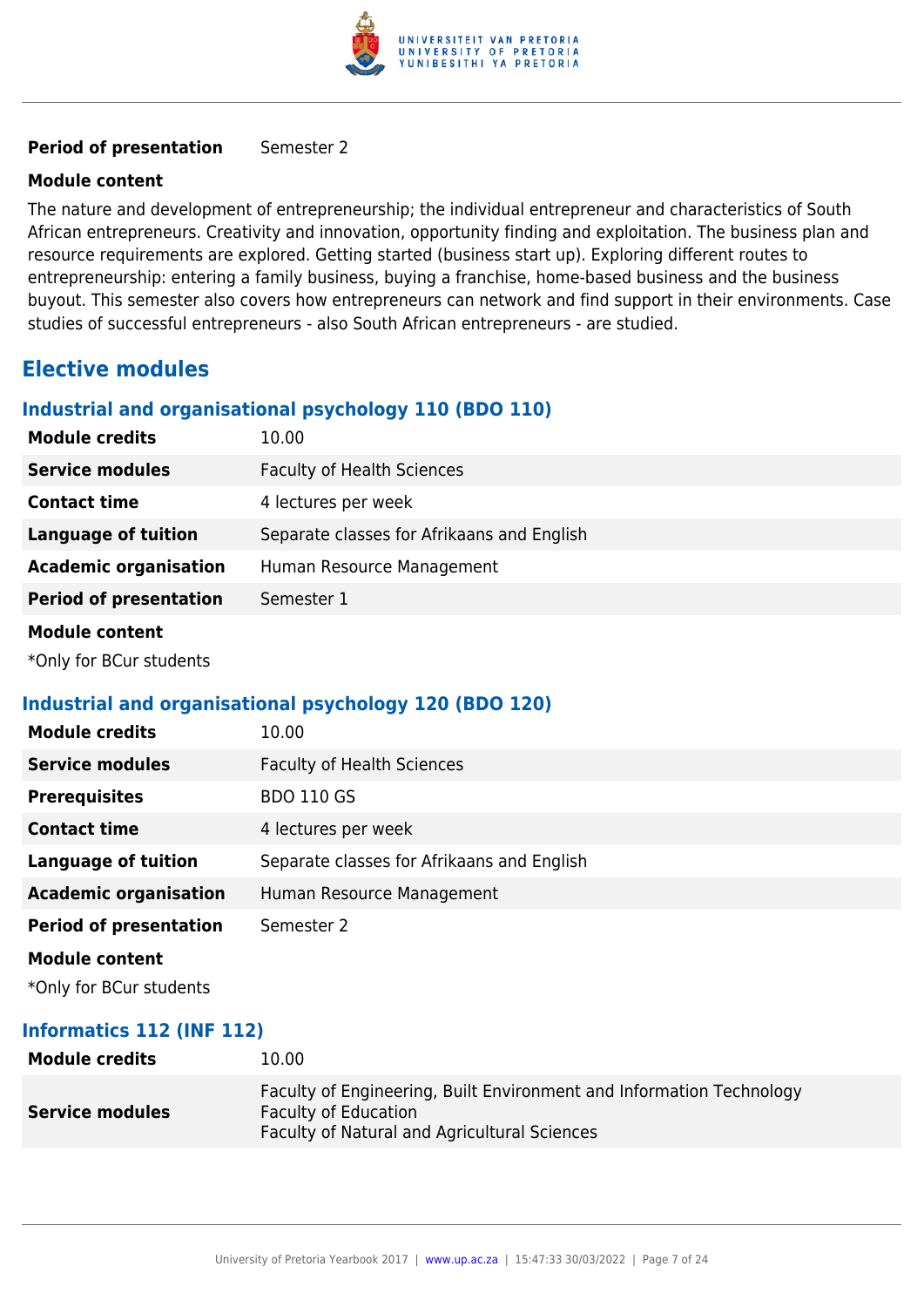

| <b>Prerequisites</b>          | Refer to Regulation 1.2(e): A candidate must have passed Mathematics with at<br>least 4 (50-59%) in the Grade 12 examination; or STK 113 60%, STK 123 60% or<br><b>STK 110</b> |
|-------------------------------|--------------------------------------------------------------------------------------------------------------------------------------------------------------------------------|
| <b>Contact time</b>           | 2 lectures per week                                                                                                                                                            |
| <b>Language of tuition</b>    | Separate classes for Afrikaans and English                                                                                                                                     |
| <b>Academic organisation</b>  | <b>Informatics</b>                                                                                                                                                             |
| <b>Period of presentation</b> | Semester 2                                                                                                                                                                     |

Introduction to information systems, information systems in organisations, hardware: input, processing, output, software: systems and application software, organisation of data and information, telecommunications and networks, the Internet and Intranet. Transaction processing systems, management information systems, decision support systems, information systems in business and society, systems analysis, systems design, implementation, maintenance and revision.

#### **Informatics 154 (INF 154)**

| <b>Module credits</b>         | 10.00                                                                                                                                               |
|-------------------------------|-----------------------------------------------------------------------------------------------------------------------------------------------------|
| <b>Service modules</b>        | Faculty of Engineering, Built Environment and Information Technology<br><b>Faculty of Education</b><br>Faculty of Natural and Agricultural Sciences |
| <b>Prerequisites</b>          | Refer to Regulation 1.2(f): A candidate must have passed Mathematics with at<br>least 4 (50-59%) in the Grade 12 examination                        |
| <b>Contact time</b>           | 2 practicals per week, 1 lecture per week                                                                                                           |
| <b>Language of tuition</b>    | Separate classes for Afrikaans and English                                                                                                          |
| <b>Academic organisation</b>  | <b>Informatics</b>                                                                                                                                  |
| <b>Period of presentation</b> | Semester 1                                                                                                                                          |
| <b>Module content</b>         |                                                                                                                                                     |

Introduction to programming.

#### **Informatics 164 (INF 164)**

| <b>Module credits</b>        | 10.00                                                                                                                                                                      |
|------------------------------|----------------------------------------------------------------------------------------------------------------------------------------------------------------------------|
| <b>Service modules</b>       | Faculty of Engineering, Built Environment and Information Technology<br><b>Faculty of Education</b><br>Faculty of Natural and Agricultural Sciences                        |
| <b>Prerequisites</b>         | INF 154; Regulation 1.2(f): A candidate must have passed Mathematics with at<br>least 4 (50-59%) in the Grade 12 examination; AIM 101 or AIM 102 or AIM 111<br>and AIM 121 |
| <b>Contact time</b>          | 1 lecture per week, 2 practicals per week                                                                                                                                  |
| <b>Language of tuition</b>   | Separate classes for Afrikaans and English                                                                                                                                 |
| <b>Academic organisation</b> | <b>Informatics</b>                                                                                                                                                         |
|                              |                                                                                                                                                                            |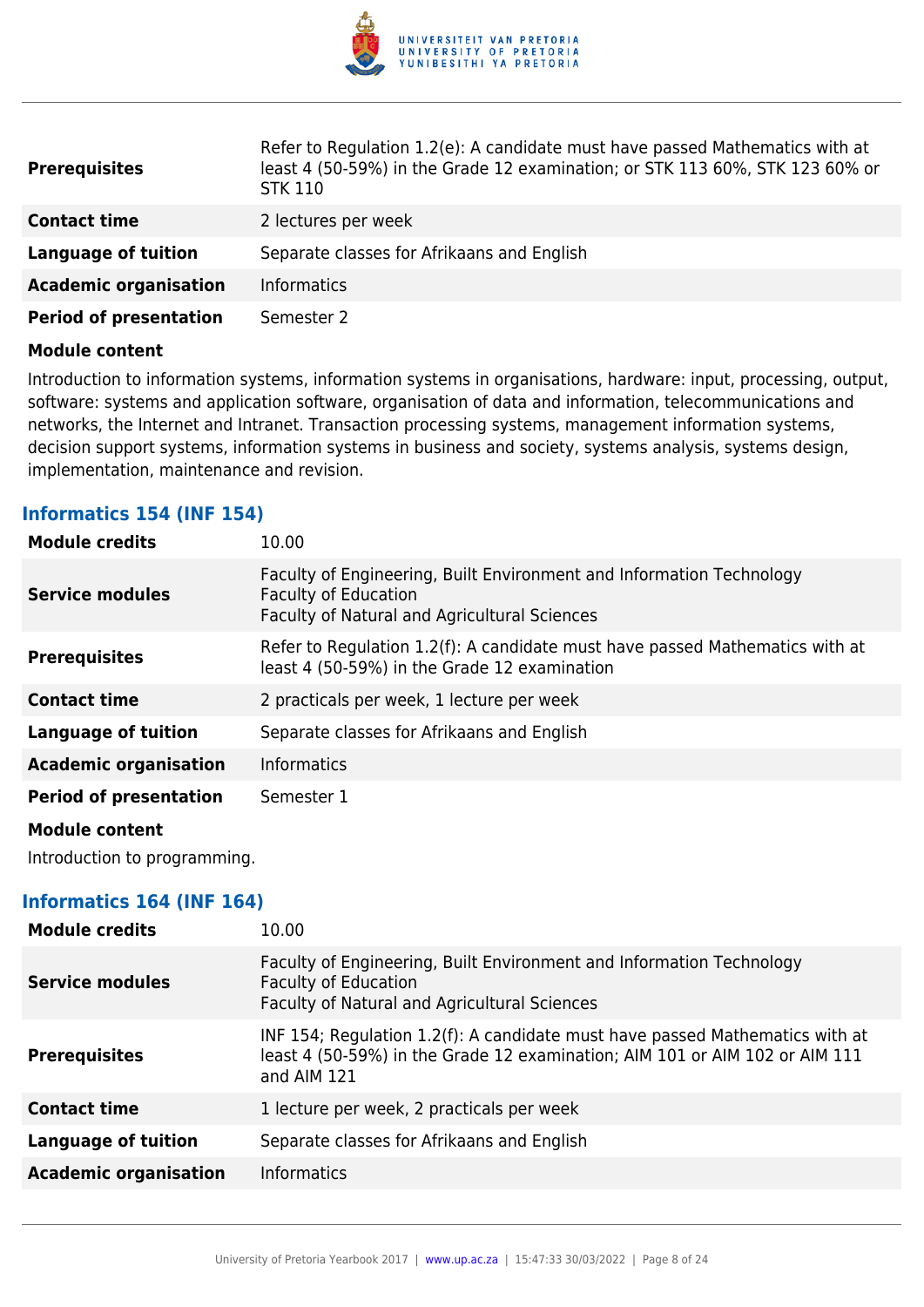

#### **Period of presentation** Semester 2

#### **Module content**

Advanced programming, use of a computer-aided software engineering tool.

#### **Criminology 110 (KRM 110)**

| <b>Module credits</b>         | 12.00                                      |
|-------------------------------|--------------------------------------------|
| <b>Service modules</b>        | Faculty of Law                             |
| <b>Prerequisites</b>          | No prerequisites.                          |
| <b>Contact time</b>           | 2 lectures per week                        |
| <b>Language of tuition</b>    | Separate classes for Afrikaans and English |
| <b>Academic organisation</b>  | Social Work and Criminology                |
| <b>Period of presentation</b> | Semester 1                                 |

#### **Module content**

Part 1: Fundamental criminology

Introduction to criminology, definition of crime, crime tendencies, classical and positivistic explanations of crime. Part 2: Violent crime

A brief analysis of causes, consequences and mechanisms to prevent and reduce violent crime within a South African context. Define violent crime in terms of interpersonal violence, homicide, violent crimes within the criminal justice system and property-related violent crimes.

#### **Criminology 120 (KRM 120)**

| <b>Module credits</b>         | 12.00                                      |
|-------------------------------|--------------------------------------------|
| <b>Service modules</b>        | Faculty of Law                             |
| <b>Prerequisites</b>          | <b>KRM 110</b>                             |
| <b>Contact time</b>           | 2 lectures per week                        |
| <b>Language of tuition</b>    | Separate classes for Afrikaans and English |
| <b>Academic organisation</b>  | Social Work and Criminology                |
| <b>Period of presentation</b> | Semester 2                                 |

#### **Module content**

Part 1: Penology

In Penology attention is given to the criminal justice system to emphasise the importance of using an integrated approach in the handling of offenders. The impact of overpopulation in prisons is critically evaluated. Attention is also given to awaiting trial offenders, the importance of community-based sentences as well as the reintegration of offenders in the community.

Part 2: Crime prevention and control

Responsibilities of the police and the community in crime prevention and control. Primary, secondary and tertiary crime prevention, crime prevention and reduction strategies in South Africa.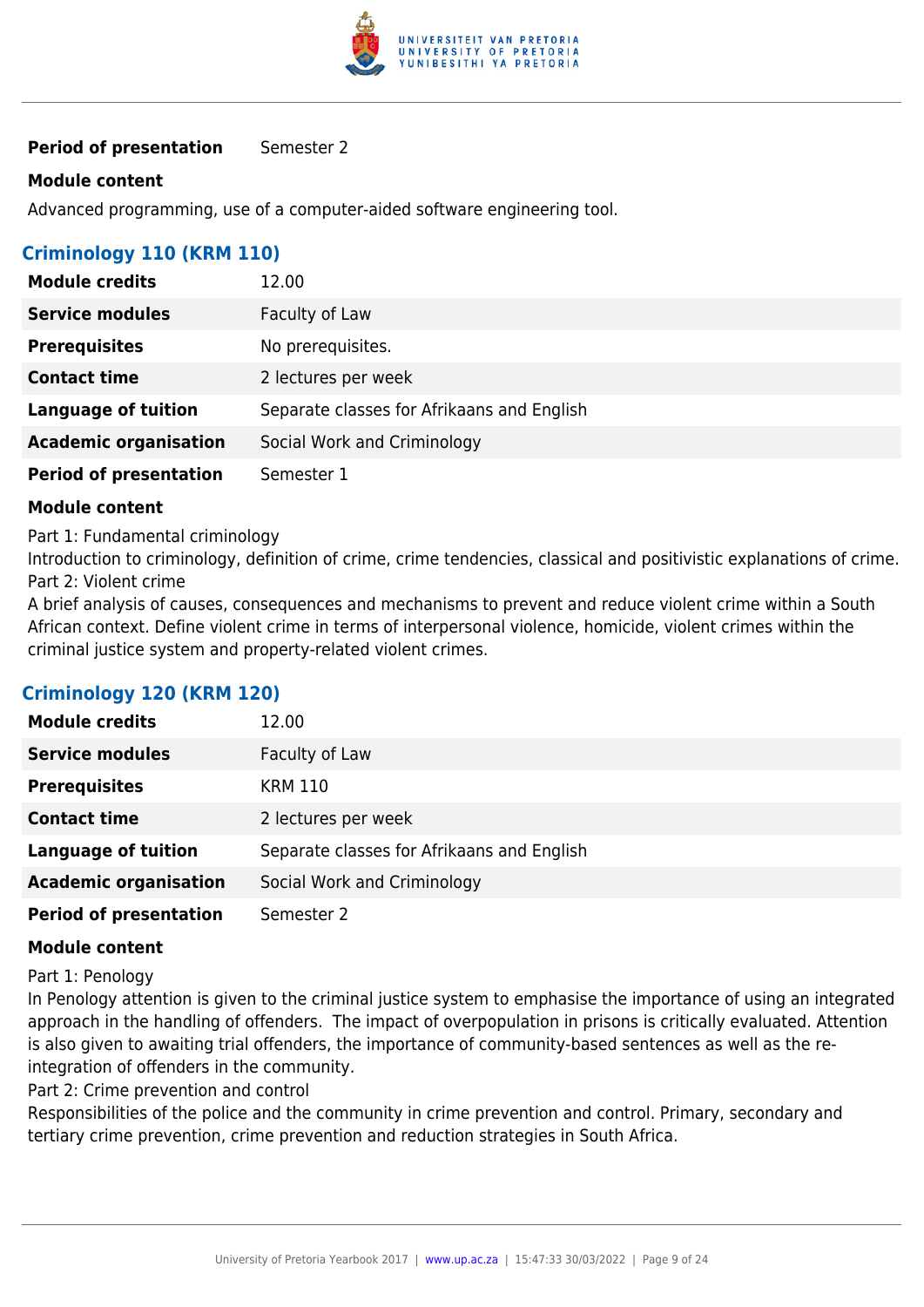

#### **Politics 111 (PTO 111)**

| <b>Module credits</b>         | 12.00                                                                |
|-------------------------------|----------------------------------------------------------------------|
| <b>Service modules</b>        | <b>Faculty of Economic and Management Sciences</b><br>Faculty of Law |
| <b>Prerequisites</b>          | No prerequisites.                                                    |
| <b>Contact time</b>           | 1 discussion class per week, 2 lectures per week                     |
| Language of tuition           | Separate classes for Afrikaans and English                           |
| <b>Academic organisation</b>  | <b>Political Sciences</b>                                            |
| <b>Period of presentation</b> | Semester 1                                                           |

#### **Module content**

Basics of politics

An introduction to the study of organised political society at national and international levels with specific reference to political concepts, approaches and methods. The emphasis is on state and governance as frameworks for analysis. This includes the development and comparison of related political entities, processes and regime types of a democratic and non-democratic nature, also considering the salient changes brought about by globalisation.

#### **Politics 120 (PTO 120)**

| <b>Module credits</b>         | 12.00                                                                |
|-------------------------------|----------------------------------------------------------------------|
| <b>Service modules</b>        | <b>Faculty of Economic and Management Sciences</b><br>Faculty of Law |
| <b>Prerequisites</b>          | <b>PTO 111(GS)</b>                                                   |
| <b>Contact time</b>           | 1 discussion class per week, 2 lectures per week                     |
| <b>Language of tuition</b>    | Separate classes for Afrikaans and English                           |
| <b>Academic organisation</b>  | <b>Political Sciences</b>                                            |
| <b>Period of presentation</b> | Semester 2                                                           |

#### **Module content**

#### Cooperation in the political world

An introduction to cooperation at national and international levels with specific reference to the nature, foundations and politics of cooperation. This includes an analysis and comparison of the politicisation, localisation and internationalisation of issues and of the problems at national, regional and international levels related to cooperation in an increasingly interdependent world characterised by the absence of supranational institutions. Attention is also paid to the corresponding dynamics of regime development, performance and change.

#### **Psychology 110 (SLK 110)**

**Module credits** 12.00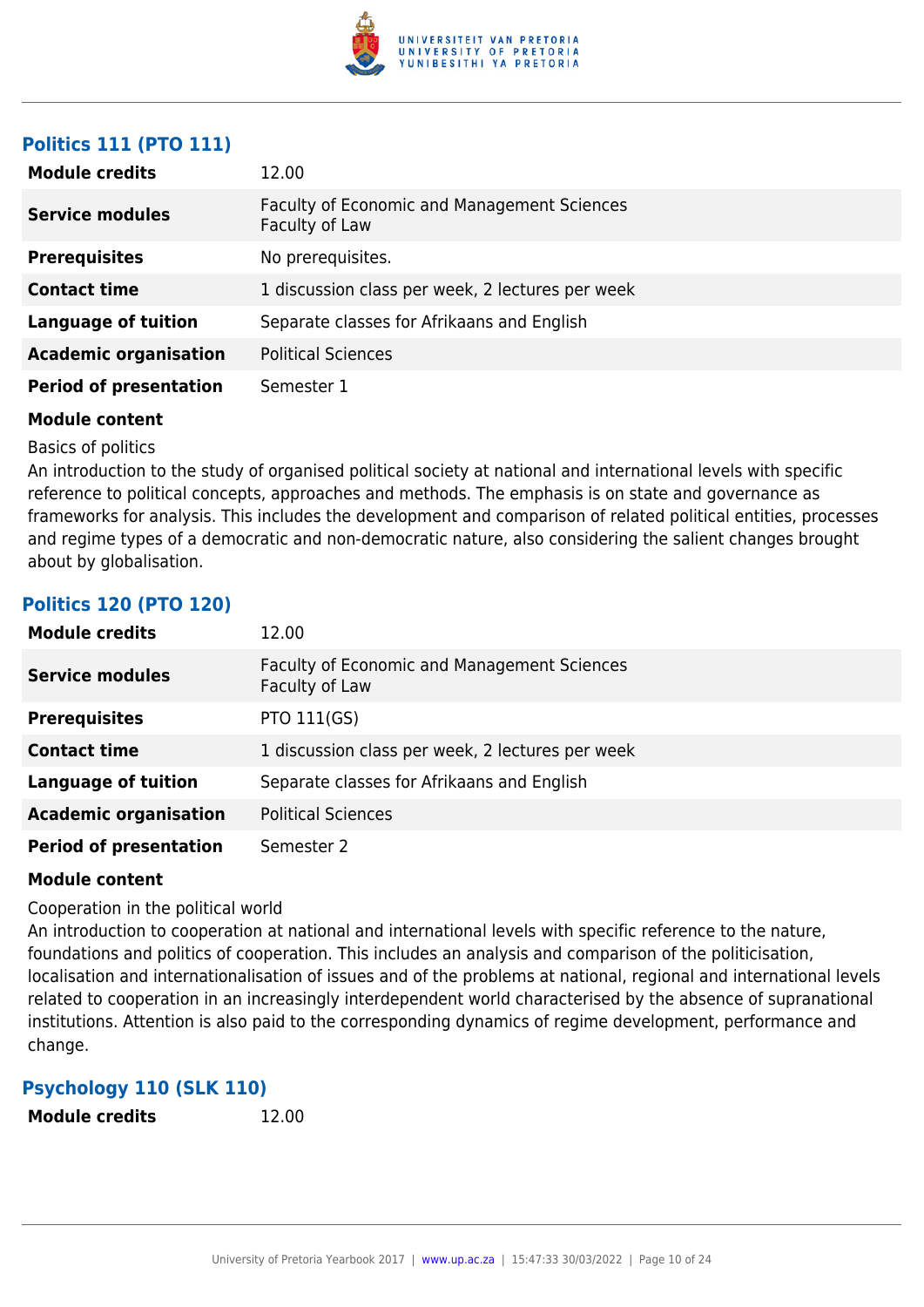

| <b>Service modules</b>        | Faculty of Engineering, Built Environment and Information Technology<br><b>Faculty of Education</b><br><b>Faculty of Health Sciences</b><br>Faculty of Natural and Agricultural Sciences |
|-------------------------------|------------------------------------------------------------------------------------------------------------------------------------------------------------------------------------------|
| <b>Prerequisites</b>          | No prerequisites.                                                                                                                                                                        |
| <b>Contact time</b>           | 2 discussion classes per week, 2 lectures per week                                                                                                                                       |
| Language of tuition           | Separate classes for Afrikaans and English                                                                                                                                               |
| <b>Academic organisation</b>  | Psychology                                                                                                                                                                               |
| <b>Period of presentation</b> | Semester 1                                                                                                                                                                               |

This module is a general orientation to Psychology. An introduction is given to various theoretical approaches in Psychology, and the development of Psychology as a science is discussed. Selected themes from everyday life are explored and integrated with psychological principles. This module focuses on major personality theories. An introduction is given to various paradigmatic approaches in Psychology.

#### **Psychology 120 (SLK 120)**

| <b>Module credits</b>         | 12.00                                                                                                                                                                                    |
|-------------------------------|------------------------------------------------------------------------------------------------------------------------------------------------------------------------------------------|
| <b>Service modules</b>        | Faculty of Engineering, Built Environment and Information Technology<br><b>Faculty of Education</b><br><b>Faculty of Health Sciences</b><br>Faculty of Natural and Agricultural Sciences |
| <b>Prerequisites</b>          | No prerequisites.                                                                                                                                                                        |
| <b>Contact time</b>           | 2 lectures per week, 2 discussion classes per week                                                                                                                                       |
| <b>Language of tuition</b>    | Separate classes for Afrikaans and English                                                                                                                                               |
| <b>Academic organisation</b>  | Psychology                                                                                                                                                                               |
| <b>Period of presentation</b> | Semester 2                                                                                                                                                                               |

#### **Module content**

This module introduces the student to a basic knowledge and understanding of the biological basis of human behaviour. The module addresses the key concepts and terminology related to the biological subsystem, the rules and principles guiding biological psychology, and identification of the interrelatedness of different biological systems and subsystems. In this module various cognitive processes are studied, including perception, memory, thinking, intelligence and creativity. Illustrations are given of various thinking processes, such as problem solving, critical, analytic and integrative thinking.

#### **Public administration 112 (PAD 112)**

| <b>Module credits</b>  | 10.00                        |
|------------------------|------------------------------|
| <b>Service modules</b> | <b>Faculty of Humanities</b> |
| <b>Prerequisites</b>   | No prerequisites.            |
| <b>Contact time</b>    | 3 lectures per week          |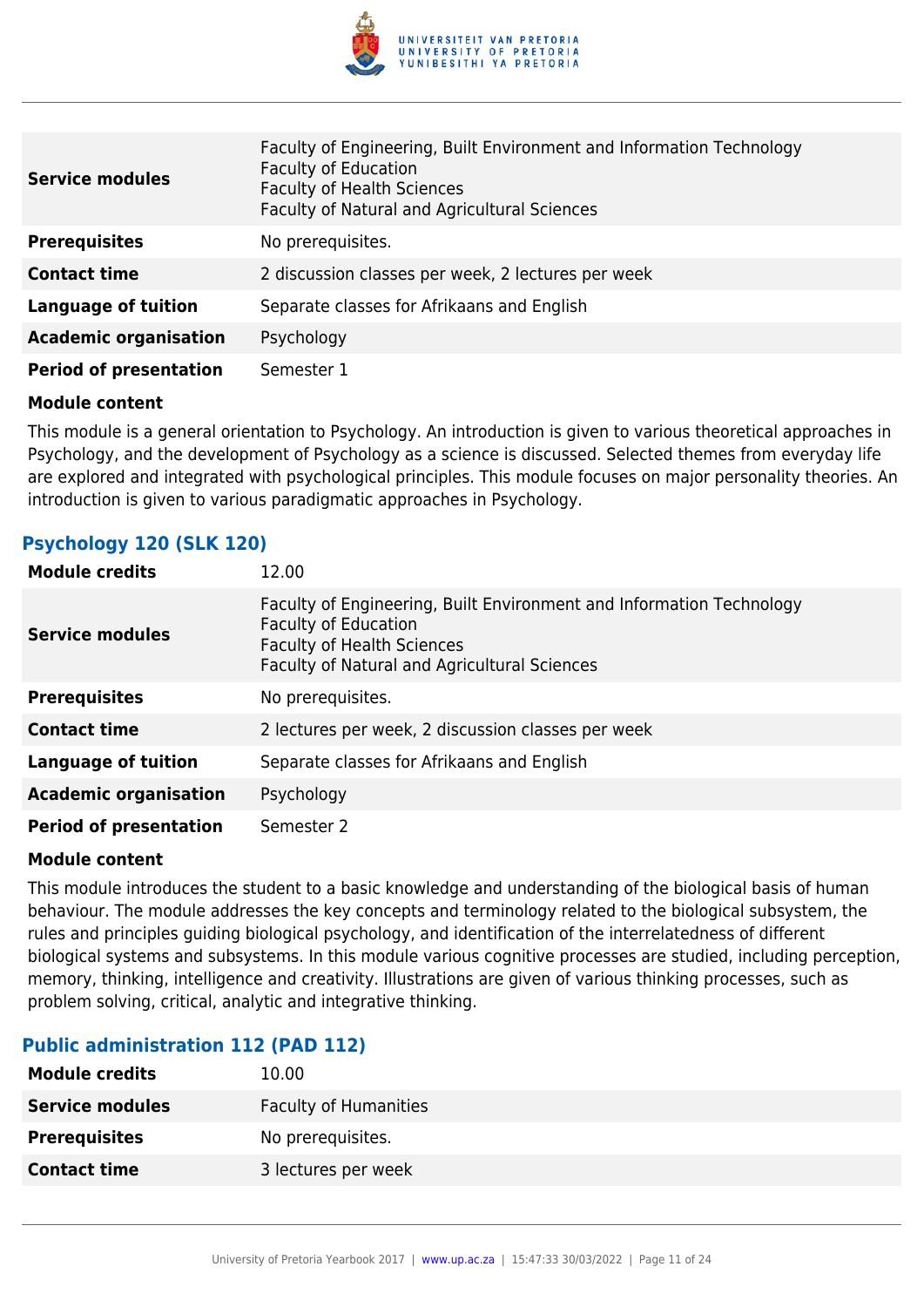

| Language of tuition           | Module is presented in English |
|-------------------------------|--------------------------------|
| <b>Academic organisation</b>  | School of Public Man + Admin   |
| <b>Period of presentation</b> | Semester 1                     |

This module in public administration is designed specifically to assist students in understanding the role of public administration in a modern state, the unique characteristics of public administration, the schools and approaches in public administration and introducing the various generic administrative functions. The discipline of public administration has developed rapidly and by implication, has changed and shifted its paradigm over the years. The purpose of this module is to introduce public administration to the student as a field of study that makes a significant contribution to the effective administration and management of government institutions.

#### **Public administration 122 (PAD 122)**

| <b>Module credits</b>         | 10.00                          |
|-------------------------------|--------------------------------|
| <b>Service modules</b>        | <b>Faculty of Humanities</b>   |
| <b>Prerequisites</b>          | <b>PAD 112 GS</b>              |
| <b>Contact time</b>           | 3 lectures per week            |
| <b>Language of tuition</b>    | Module is presented in English |
| <b>Academic organisation</b>  | School of Public Man + Admin   |
| <b>Period of presentation</b> | Semester 2                     |

#### **Module content**

This module in public administration will introduce the constitutional framework pertaining to public administration. The South African system of government, the functions, role and powers of the executive, legislative and judicial branches of government as well as the functioning of the three spheres of government will be discussed. The module will enable the student to understand how and where public administration is practiced.

#### **Informatics 171 (INF 171)**

| <b>Module credits</b>         | 20.00                                                                                                                                               |
|-------------------------------|-----------------------------------------------------------------------------------------------------------------------------------------------------|
| Service modules               | Faculty of Engineering, Built Environment and Information Technology<br><b>Faculty of Education</b><br>Faculty of Natural and Agricultural Sciences |
| <b>Prerequisites</b>          | Regulation 1.2: A candidate must have passed Mathematics with at least 4 (50-<br>59%) in the Grade 12 examination                                   |
| <b>Contact time</b>           | 2 lectures per week                                                                                                                                 |
| <b>Language of tuition</b>    | Separate classes for Afrikaans and English                                                                                                          |
| <b>Academic organisation</b>  | <b>Informatics</b>                                                                                                                                  |
| <b>Period of presentation</b> | Year                                                                                                                                                |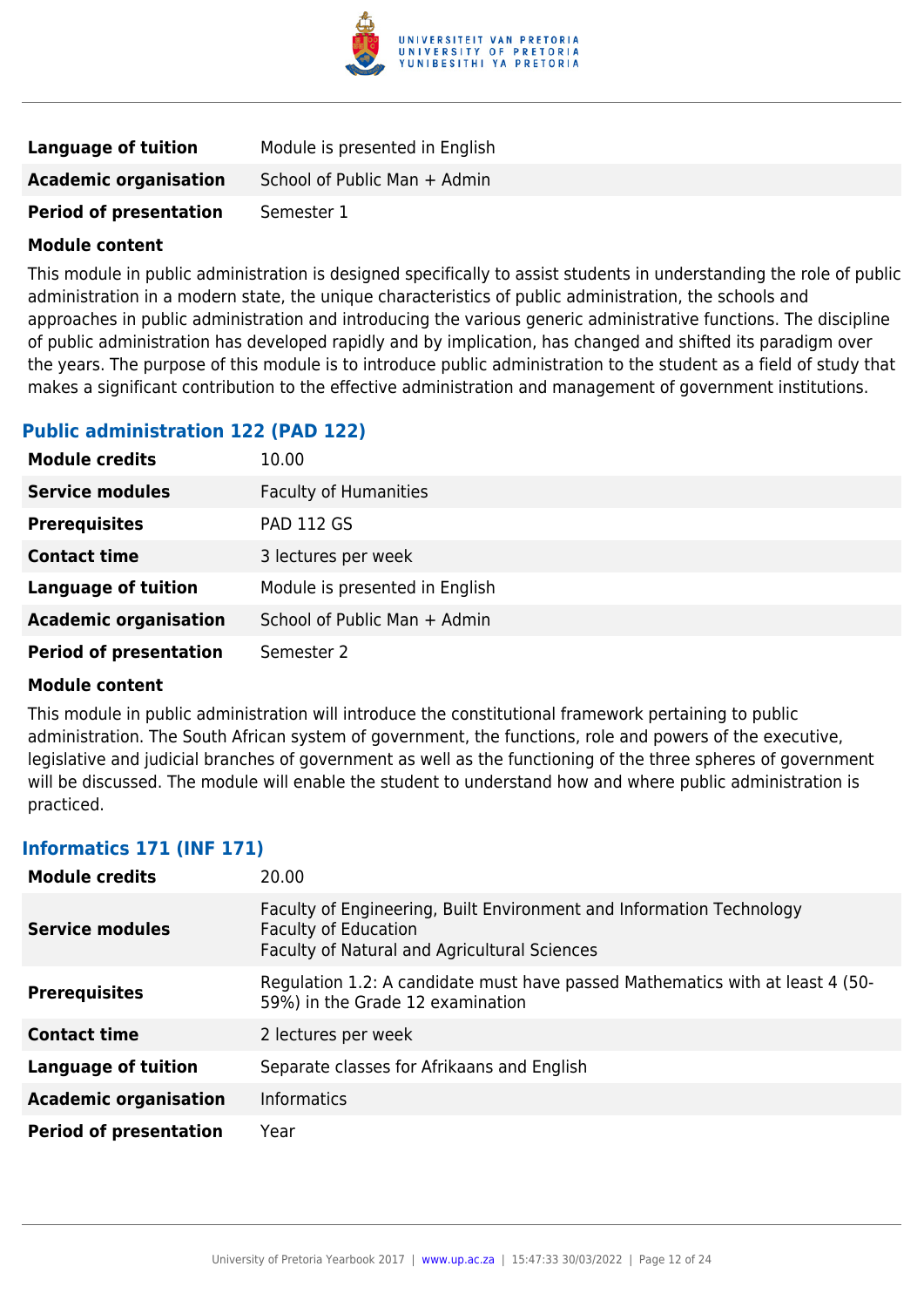

General systems theory, creative problem solving, soft systems methodology. The systems analyst, systems development building blocks, systems development, systems analysis methods, process modelling.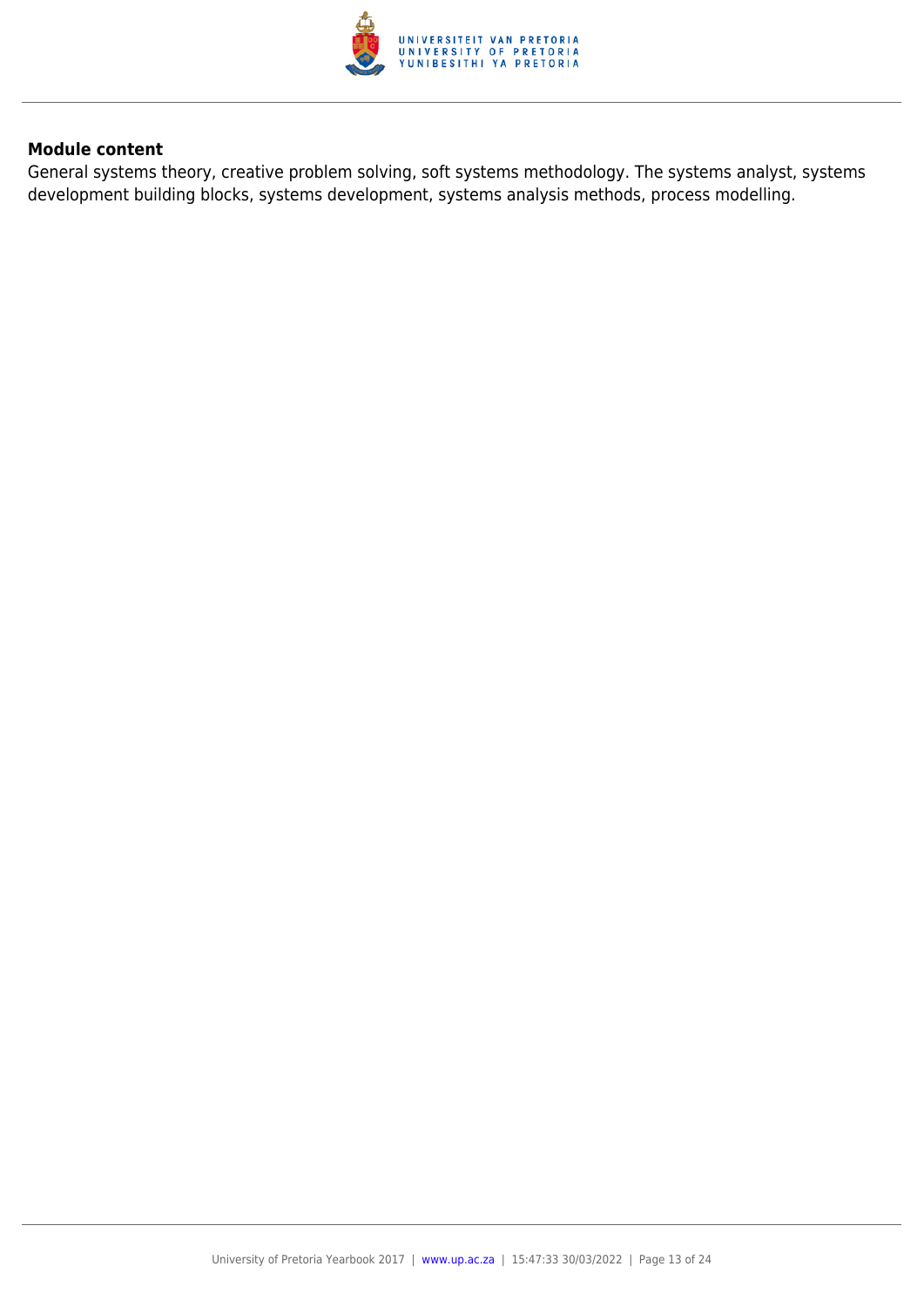

# Curriculum: Year 2

**Minimum credits: 160**

## **Fundamental modules**

### **Community-based project 202 (JCP 202)**

| <b>Module credits</b>         | 8.00                                        |
|-------------------------------|---------------------------------------------|
| <b>Service modules</b>        | Faculty of Economic and Management Sciences |
| <b>Prerequisites</b>          | No prerequisites.                           |
| <b>Contact time</b>           | 1 other contact session per week            |
| <b>Language of tuition</b>    | Separate classes for Afrikaans and English  |
| <b>Academic organisation</b>  | <b>Informatics</b>                          |
| <b>Period of presentation</b> | Year                                        |

#### **Module content**

This project-orientated module is a form of applied learning which is directed at specific community needs and is integrated into all undergraduate academic programmes offered by the Faculty of Engineering, Built Environment and Information Technology.

The main objectives with the module are as follows:

(1) The execution of a community-related project aimed at achieving a beneficial impact on a chosen section of society, preferably but not exclusively, by engagement with a section of society which is different from the student's own background.

(2) The development of an awareness of personal, social and cultural values, an attitude to be of service, and an understanding of social issues, for the purpose of being a responsible professional.

(3) The development of important multidisciplinary and life skills, such as communication, interpersonal and leadership skills.

Assessment in this module will include all or most of the following components: evaluation and approval of the project proposal, assessment of oral and/or written progress reports, peer assessment in the event of team projects, written report-back by those at which the project was aimed at, and final assessment on grounds of the submission of a portfolio and a written report.

## **Core modules**

#### **Information science 210 (INL 210)**

| <b>Module credits</b>         | 20.00                                      |
|-------------------------------|--------------------------------------------|
| <b>Service modules</b>        | <b>Faculty of Humanities</b>               |
| <b>Prerequisites</b>          | AIM 101 or AIM 102 or AIM 111 and 121      |
| <b>Contact time</b>           | 3 practicals per week, 3 lectures per week |
| <b>Language of tuition</b>    | Separate classes for Afrikaans and English |
| <b>Academic organisation</b>  | <b>Information Science</b>                 |
| <b>Period of presentation</b> | Semester 1                                 |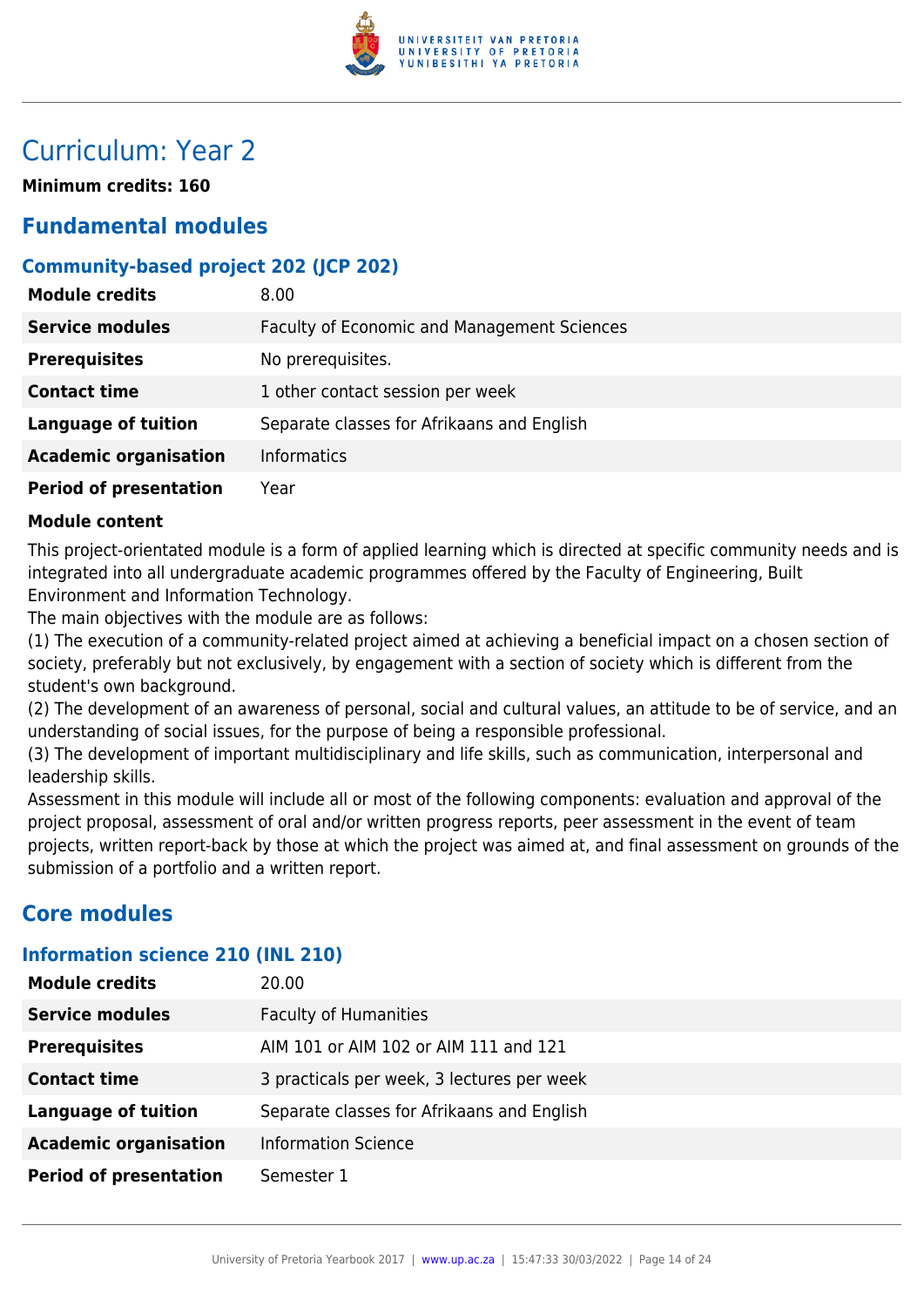

Information seeking and retrieval. This module explores the theory and practice of effective information seeking and retrieval. It builds on supporting research paradigms such as the systems, user-centred, cognitive and sociocognitive paradigms. The focus is on the complexities of effective information seeking and retrieval within the context of information behaviour on a personal level, as well as in the context of professional, academic or everyday information needs.

#### **Information science 220 (INL 220)**

| <b>Module credits</b>         | 20.00                                      |
|-------------------------------|--------------------------------------------|
| <b>Service modules</b>        | <b>Faculty of Humanities</b>               |
| <b>Prerequisites</b>          | <b>INL 210 or LP</b>                       |
| <b>Contact time</b>           | 3 lectures per week, 3 practicals per week |
| <b>Language of tuition</b>    | Separate classes for Afrikaans and English |
| <b>Academic organisation</b>  | <b>Information Science</b>                 |
| <b>Period of presentation</b> | Semester 2                                 |

#### **Module content**

Representation and organisation. Information needs to be represented and organised in a system for it to be effectively retrievable. This module deals with the representation and organisation of information on the level of individual entities (e.g. indexing), from the perspective of the users (user profiling), as well as within a document collection (taxonomies and ontologies).

#### **Information science 240 (INL 240)**

| <b>Module credits</b>         | 20.00                                      |
|-------------------------------|--------------------------------------------|
| <b>Service modules</b>        | <b>Faculty of Humanities</b>               |
| <b>Prerequisites</b>          | No prerequisites.                          |
| <b>Contact time</b>           | 3 practicals per week, 3 lectures per week |
| <b>Language of tuition</b>    | Separate classes for Afrikaans and English |
| <b>Academic organisation</b>  | <b>Information Science</b>                 |
| <b>Period of presentation</b> | Semester 1                                 |

#### **Module content**

Social and ethical impact. This module examines moral and legal regulation practices related to information in print and digital environments. Different ethical theories are identified and applied to privacy, access to information, information poverty and censorship. The interpretation and enforcement of rules and regulations are discussed.

#### **Communication management 210 (KOB 210)**

| <b>Module credits</b>  | 16.00                                                                |
|------------------------|----------------------------------------------------------------------|
| <b>Service modules</b> | Faculty of Engineering, Built Environment and Information Technology |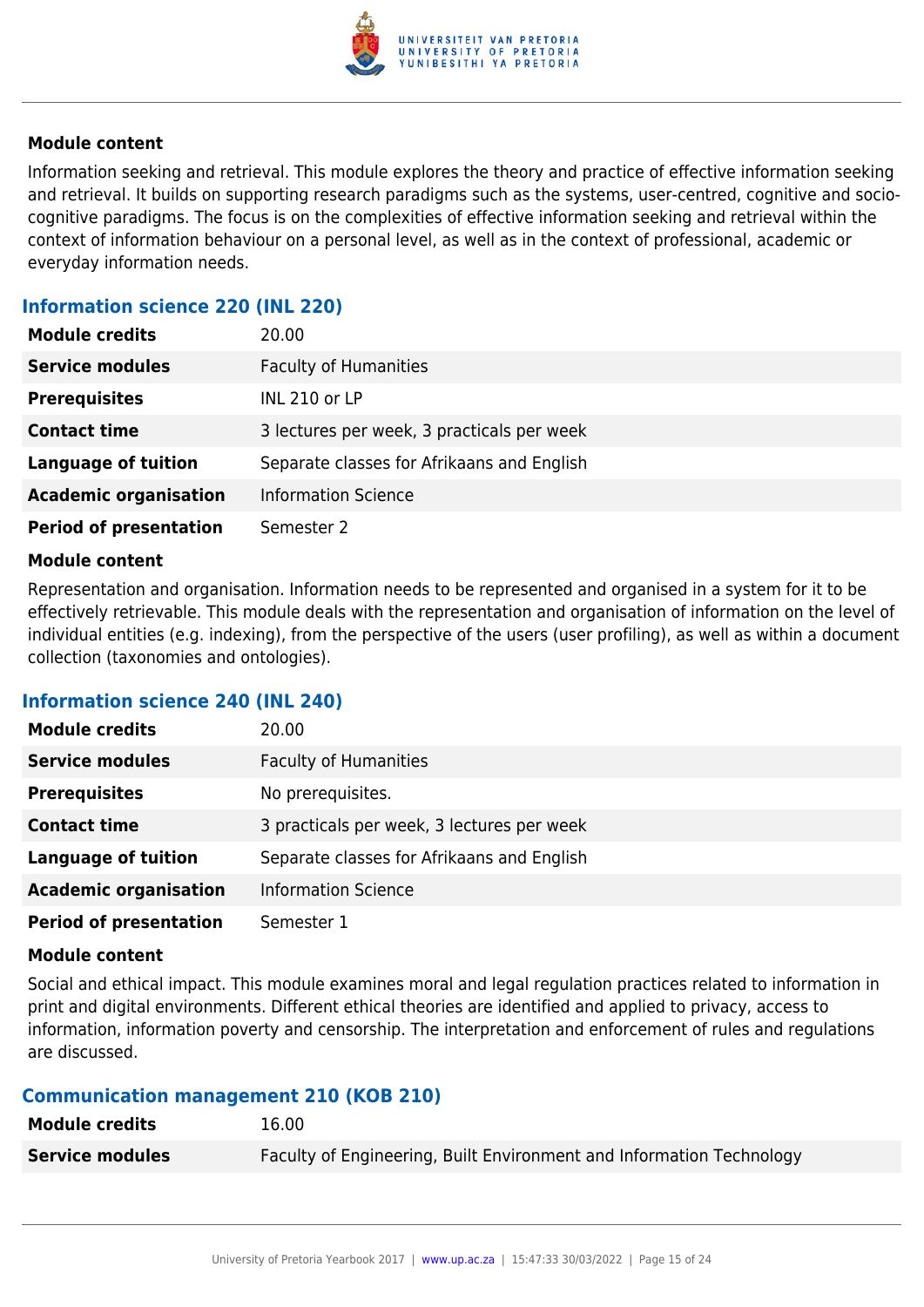

| <b>Prerequisites</b>          | No prerequisites.                          |
|-------------------------------|--------------------------------------------|
| Language of tuition           | Afrikaans and English is used in one class |
| <b>Academic organisation</b>  | Div Communication Management               |
| <b>Period of presentation</b> | Semester 1                                 |

Management communication

Based on the paradigm of Integrated Communication (IC), this module covers management communication theory, leadership and supervisory communication, as well as the management of change and transformation through communication. Management communication in the global arena focuses on the dynamics and celebration of diversity and intercultural relations. Managers should take cognisance of the importance of development communication in both a business and community context. The importance of ethical considerations in managerial and leadership communication is emphasised. After explaining quantitative and qualitative research designs, appropriate communication research techniques are explored.

#### **Communication management 220 (KOB 220)**

| <b>Module credits</b>         | 16.00                                                                |
|-------------------------------|----------------------------------------------------------------------|
| <b>Service modules</b>        | Faculty of Engineering, Built Environment and Information Technology |
| <b>Prerequisites</b>          | <b>KOB 210 GS</b>                                                    |
| <b>Language of tuition</b>    | Afrikaans and English is used in one class                           |
| <b>Academic organisation</b>  | Div Communication Management                                         |
| <b>Period of presentation</b> | Semester 2                                                           |

#### **Module content**

#### Organisational communication management

Through the utilisation of organisational communication management theories, a study is made of group and team communication, with specific emphasis on facilitation, negotiation and innovation. Knowledge management, internal communication, culture and organisational climate are core components of the complex dynamics of the sharing of meaning within the organisation. The function of strategic communication is emphasised throughout. Ethical considerations in organisational communication management are also stressed and appropriate research techniques are presented.

#### **Business management 210 (OBS 210)**

| <b>Module credits</b>        | 16.00                                                                                                                                               |
|------------------------------|-----------------------------------------------------------------------------------------------------------------------------------------------------|
| <b>Service modules</b>       | Faculty of Engineering, Built Environment and Information Technology<br><b>Faculty of Education</b><br>Faculty of Natural and Agricultural Sciences |
| <b>Prerequisites</b>         | OBS 114 or 124 with admission to the examination in the other                                                                                       |
| <b>Contact time</b>          | 3 lectures per week                                                                                                                                 |
| <b>Language of tuition</b>   | Separate classes for Afrikaans and English                                                                                                          |
| <b>Academic organisation</b> | <b>Business Management</b>                                                                                                                          |
|                              |                                                                                                                                                     |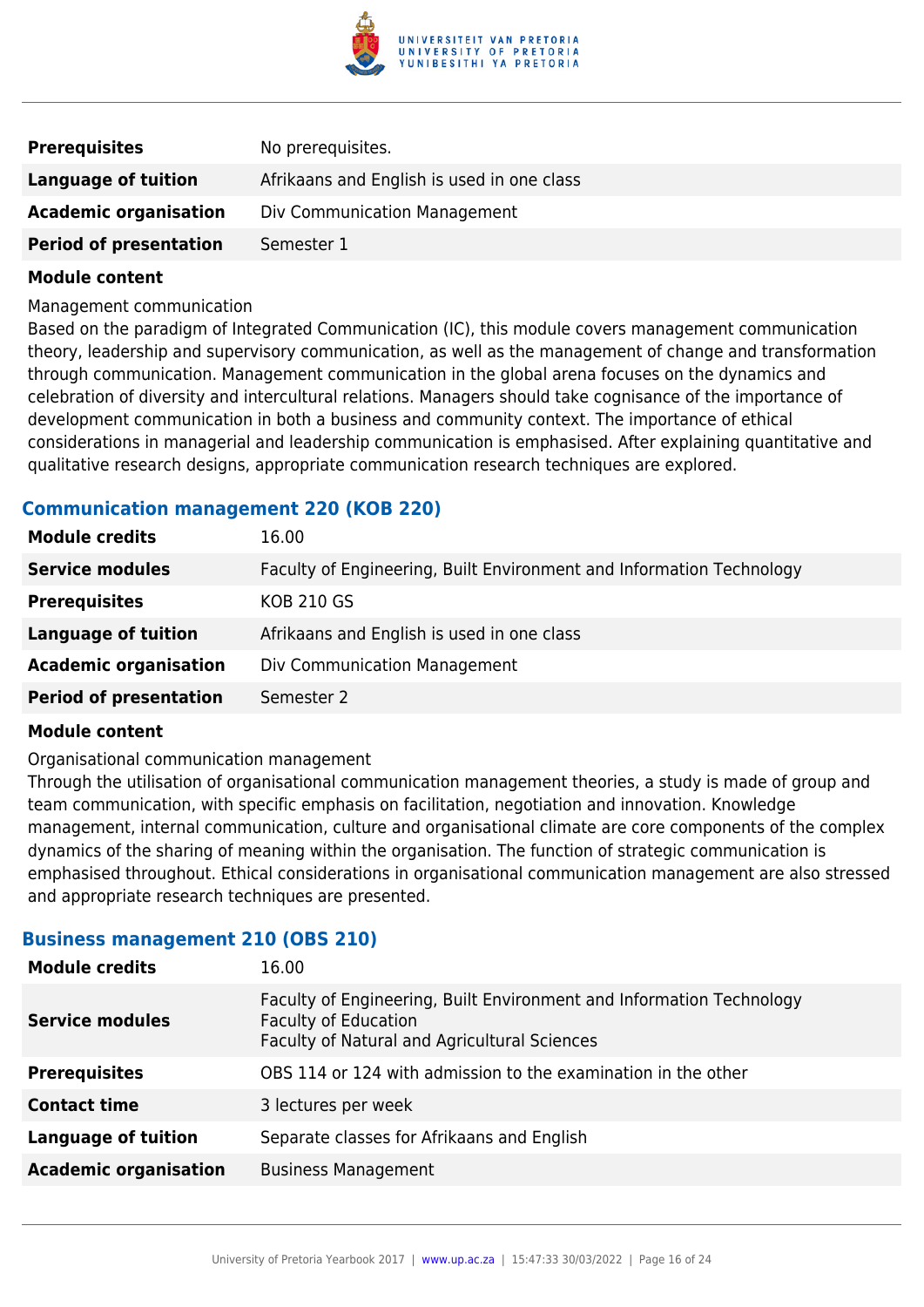

#### **Period of presentation** Semester 1

#### **Module content**

#### Logistics management

The role of logistics in an enterprise; definition and scope of customer service; electronic and other logistics information systems; inventory management; materials management with special reference to Japanese systems; management of the supply chain. Methods of transport and transport costs; types and costs of warehousing; electronic aids in materials handling; cost and price determination of purchases; organising for logistics management; methods for improving logistics performance.

#### **Business management 220 (OBS 220)**

| <b>Module credits</b>         | 16.00                                                                                                                                               |
|-------------------------------|-----------------------------------------------------------------------------------------------------------------------------------------------------|
| <b>Service modules</b>        | Faculty of Engineering, Built Environment and Information Technology<br><b>Faculty of Education</b><br>Faculty of Natural and Agricultural Sciences |
| <b>Prerequisites</b>          | OBS 114 or 124 with admission to the examination in the other                                                                                       |
| <b>Contact time</b>           | 3 lectures per week                                                                                                                                 |
| <b>Language of tuition</b>    | Separate classes for Afrikaans and English                                                                                                          |
| <b>Academic organisation</b>  | <b>Business Management</b>                                                                                                                          |
| <b>Period of presentation</b> | Semester 2                                                                                                                                          |

#### **Module content**

Project management: Introduction

Project management concepts; needs identification; the project, the project manager and the project team; types of project organisations; project communication and documentation.

Planning and control: planning, scheduling and schedule control of projects; resource considerations and allocations; cost planning and performance evaluation.

### **Elective modules**

#### **Informatics 214 (INF 214)**

| <b>Module credits</b>         | 14.00                                                                                                                                               |
|-------------------------------|-----------------------------------------------------------------------------------------------------------------------------------------------------|
| <b>Service modules</b>        | Faculty of Engineering, Built Environment and Information Technology<br><b>Faculty of Education</b><br>Faculty of Natural and Agricultural Sciences |
| <b>Prerequisites</b>          | AIM 101 or AIM 111 and AIM 121                                                                                                                      |
| <b>Contact time</b>           | 2 lectures per week, 2 practicals per week                                                                                                          |
| <b>Language of tuition</b>    | Afrikaans and English is used in one class                                                                                                          |
| <b>Academic organisation</b>  | <b>Informatics</b>                                                                                                                                  |
| <b>Period of presentation</b> | Semester 1                                                                                                                                          |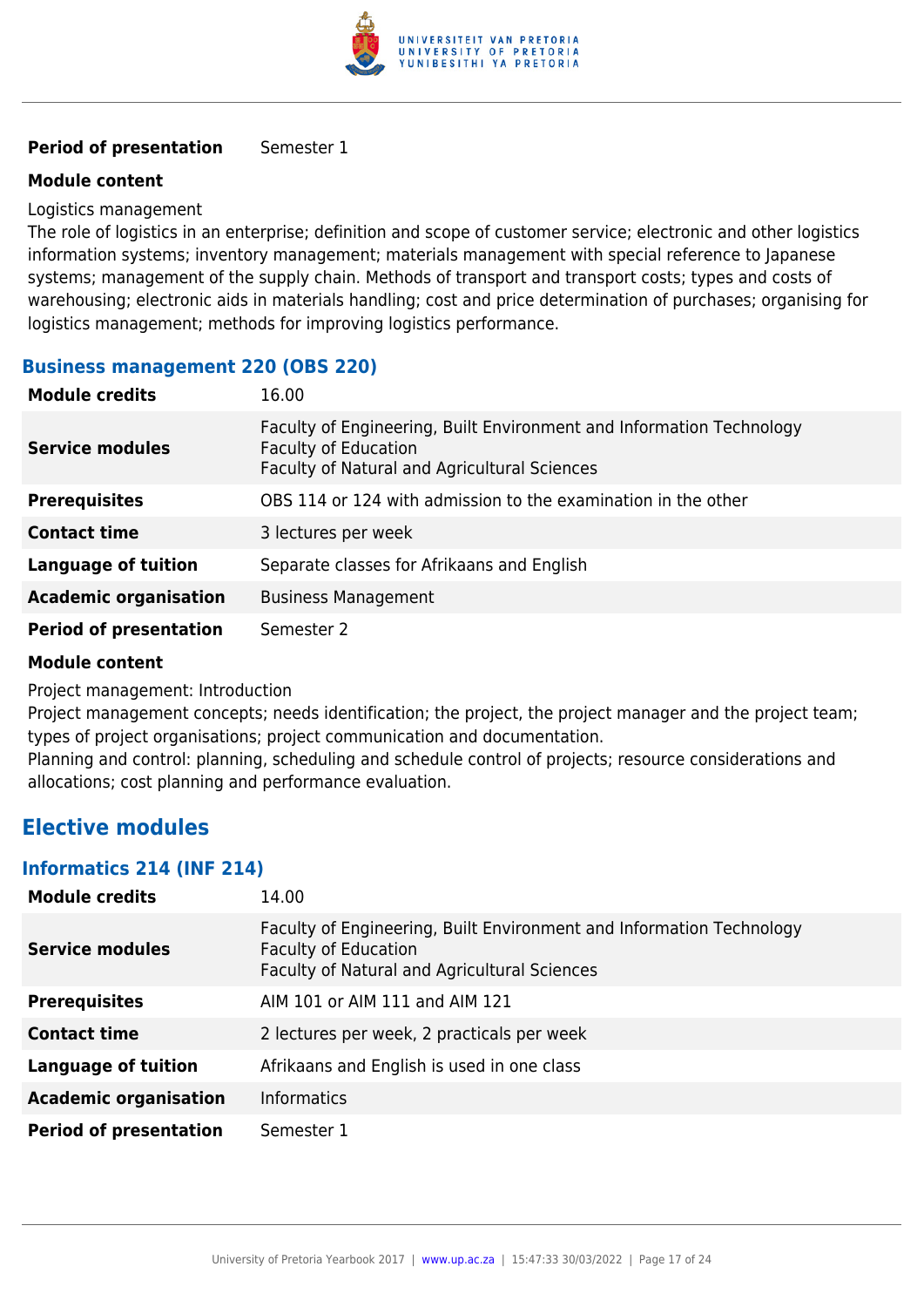

Database design: the relational model, structured query language (SQL), entity relationship modelling, normalisation, database development life cycle; practical introduction to database design. Databases: advanced entity relationship modelling and normalisation, object-oriented databases, database development life cycle, advanced practical database design.

#### **Informatics 225 (INF 225)**

| <b>Module credits</b>         | 14.00                                                                                                                                               |
|-------------------------------|-----------------------------------------------------------------------------------------------------------------------------------------------------|
| <b>Service modules</b>        | Faculty of Engineering, Built Environment and Information Technology<br><b>Faculty of Education</b><br>Faculty of Natural and Agricultural Sciences |
| <b>Prerequisites</b>          | INF 164 and INF 171; AIM 101 or AIM 102 or AIM 111 and AIM 121                                                                                      |
| <b>Contact time</b>           | 1 lecture per week, 3 practicals per week                                                                                                           |
| Language of tuition           | Afrikaans and English is used in one class                                                                                                          |
| <b>Academic organisation</b>  | <b>Informatics</b>                                                                                                                                  |
| <b>Period of presentation</b> | Semester 2                                                                                                                                          |
| <b>Module content</b>         |                                                                                                                                                     |

An overview of systems infrastructure and integration.

#### **Informatics 261 (INF 261)**

| <b>Module credits</b>         | 7.00                                                                                                                                                |
|-------------------------------|-----------------------------------------------------------------------------------------------------------------------------------------------------|
| <b>Service modules</b>        | Faculty of Engineering, Built Environment and Information Technology<br><b>Faculty of Education</b><br>Faculty of Natural and Agricultural Sciences |
| <b>Prerequisites</b>          | <b>INF 214</b>                                                                                                                                      |
| <b>Contact time</b>           | 1 practical per week, 1 lecture per week                                                                                                            |
| <b>Language of tuition</b>    | Afrikaans and English is used in one class                                                                                                          |
| <b>Academic organisation</b>  | <b>Informatics</b>                                                                                                                                  |
| <b>Period of presentation</b> | Semester 2                                                                                                                                          |

#### **Module content**

Database management: transaction management, concurrent processes, recovery, database administration: new developments: distributed databases, client-server databases: practical implementation of databases.

#### **Informatics 271 (INF 271)**

| <b>Module credits</b>  | 14.00                                                                   |
|------------------------|-------------------------------------------------------------------------|
| <b>Service modules</b> | <b>Faculty of Education</b>                                             |
| <b>Prerequisites</b>   | AIM 101 or AIM 102 or AIM 111 and AIM 121, INF 163, 164                 |
| <b>Contact time</b>    | 1 lecture per week, 2 discussion classes per week, 1 practical per week |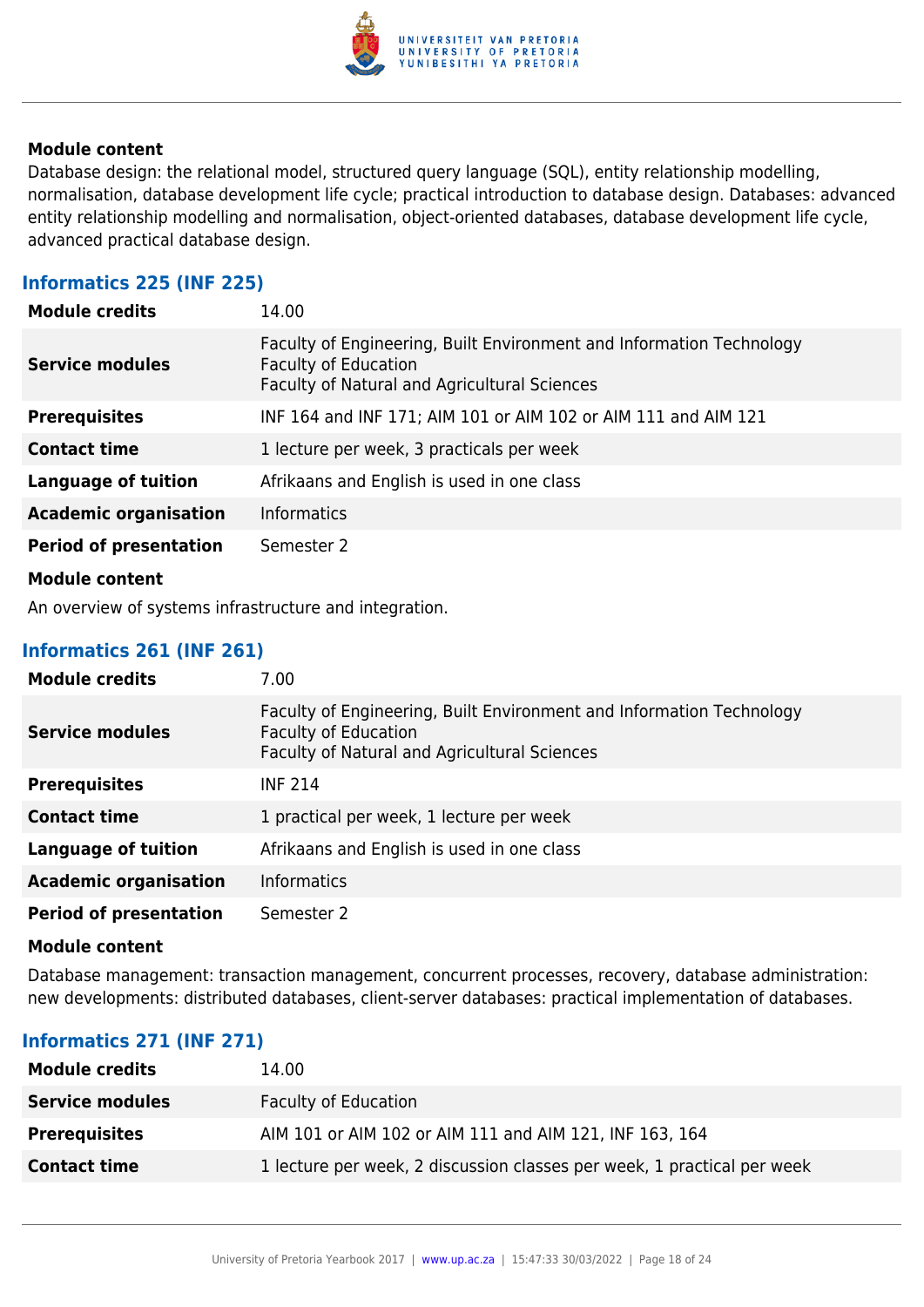

| Language of tuition           | Afrikaans and English is used in one class |
|-------------------------------|--------------------------------------------|
| <b>Academic organisation</b>  | Informatics                                |
| <b>Period of presentation</b> | Year                                       |

Systems analysis. Systems design: construction; application architecture; input design; output design; interface design; internal controls; program design; object design; project management; system implementation; use of computer-aided development tools.

#### **Informatics 272 (INF 272)**

| <b>Module credits</b>         | 14.00                                                                                                                                                      |  |
|-------------------------------|------------------------------------------------------------------------------------------------------------------------------------------------------------|--|
| <b>Service modules</b>        | Faculty of Engineering, Built Environment and Information Technology<br><b>Faculty of Education</b><br><b>Faculty of Natural and Agricultural Sciences</b> |  |
| <b>Prerequisites</b>          | AIM 101 or AIM 102 or AIM 111 and AIM 121, INF 163 and INF 164, Regulation<br>IT.3(g)                                                                      |  |
| <b>Contact time</b>           | 1 discussion class per week, 5 web-based periods per week, 2 practicals per week                                                                           |  |
| <b>Language of tuition</b>    | Afrikaans and English is used in one class                                                                                                                 |  |
| <b>Academic organisation</b>  | <b>Informatics</b>                                                                                                                                         |  |
| <b>Period of presentation</b> | Year                                                                                                                                                       |  |

#### **Module content**

Use of computer-aided development tools; advanced programming.

**Module credits** 20.00

#### **Information science 230 (INL 230)**

| <b>Module credits</b>         | 20.00                                      |
|-------------------------------|--------------------------------------------|
| <b>Service modules</b>        | <b>Faculty of Humanities</b>               |
| <b>Prerequisites</b>          | No prerequisites.                          |
| <b>Contact time</b>           | 3 practicals per week, 3 lectures per week |
| <b>Language of tuition</b>    | Separate classes for Afrikaans and English |
| <b>Academic organisation</b>  | <b>Information Science</b>                 |
| <b>Period of presentation</b> | Semester 1                                 |

#### **Module content**

User studies and dissemination. This module focuses on the individual as seeker, user, reader and communicator of information. Various user groups are identified and their information use and communication patterns and requirements are analysed and investigated. This module covers methods of service provision to facilitate and enhance the use and dissemination of information in accordance with the user's needs.

#### **Information science 260 (INL 260)**

| <b>Module credits</b> |  |
|-----------------------|--|
|                       |  |

University of Pretoria Yearbook 2017 | [www.up.ac.za](https://www.google.com/) | 15:47:33 30/03/2022 | Page 19 of 24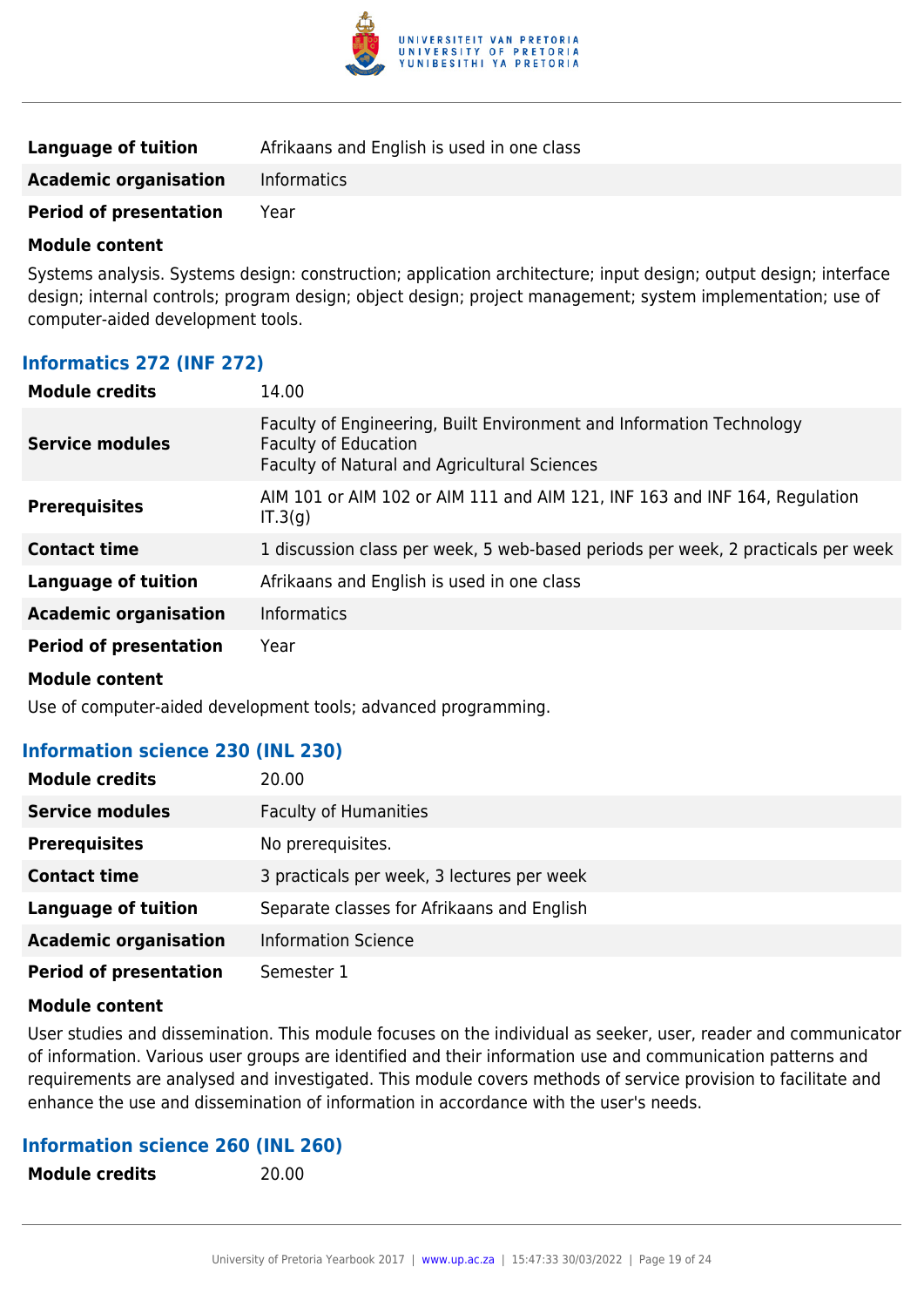

| <b>Service modules</b>        | <b>Faculty of Humanities</b>               |
|-------------------------------|--------------------------------------------|
| <b>Prerequisites</b>          | No prerequisites.                          |
| <b>Contact time</b>           | 3 practicals per week, 3 lectures per week |
| <b>Language of tuition</b>    | Separate classes for Afrikaans and English |
| <b>Academic organisation</b>  | <b>Information Science</b>                 |
| <b>Period of presentation</b> | Semester 2                                 |

Economics and politics of information. This module examines the economics and politics of information, with a special emphasis on South Africa's information sector. It aims to promote an understanding of the market and non-market qualities of information, and their consequences for the production, distribution and marketing of information goods and services. The ways in which information access and expression are regulated and the use of ICTs in crime and corruption is also addressed.

#### **Information science 270 (INL 270)**

| <b>Module credits</b>         | 20.00                                      |
|-------------------------------|--------------------------------------------|
| <b>Service modules</b>        | <b>Faculty of Humanities</b>               |
| <b>Prerequisites</b>          | No prerequisites.                          |
| <b>Contact time</b>           | 3 lectures per week, 3 practicals per week |
| <b>Language of tuition</b>    | Module is presented in English             |
| <b>Academic organisation</b>  | <b>Information Science</b>                 |
| <b>Period of presentation</b> | Semester 2                                 |

#### **Module content**

Indigenous knowledge and communication. This module focuses on the role and function of Indigenous Knowledge (IK) in the information and knowledge society. Various categories and contexts of IK are explored within international and local perspectives.

Issues pertaining to access and communication of IK, inter alia through Information and Communication Technology (ICT), are addressed in order to ensure sustainable development.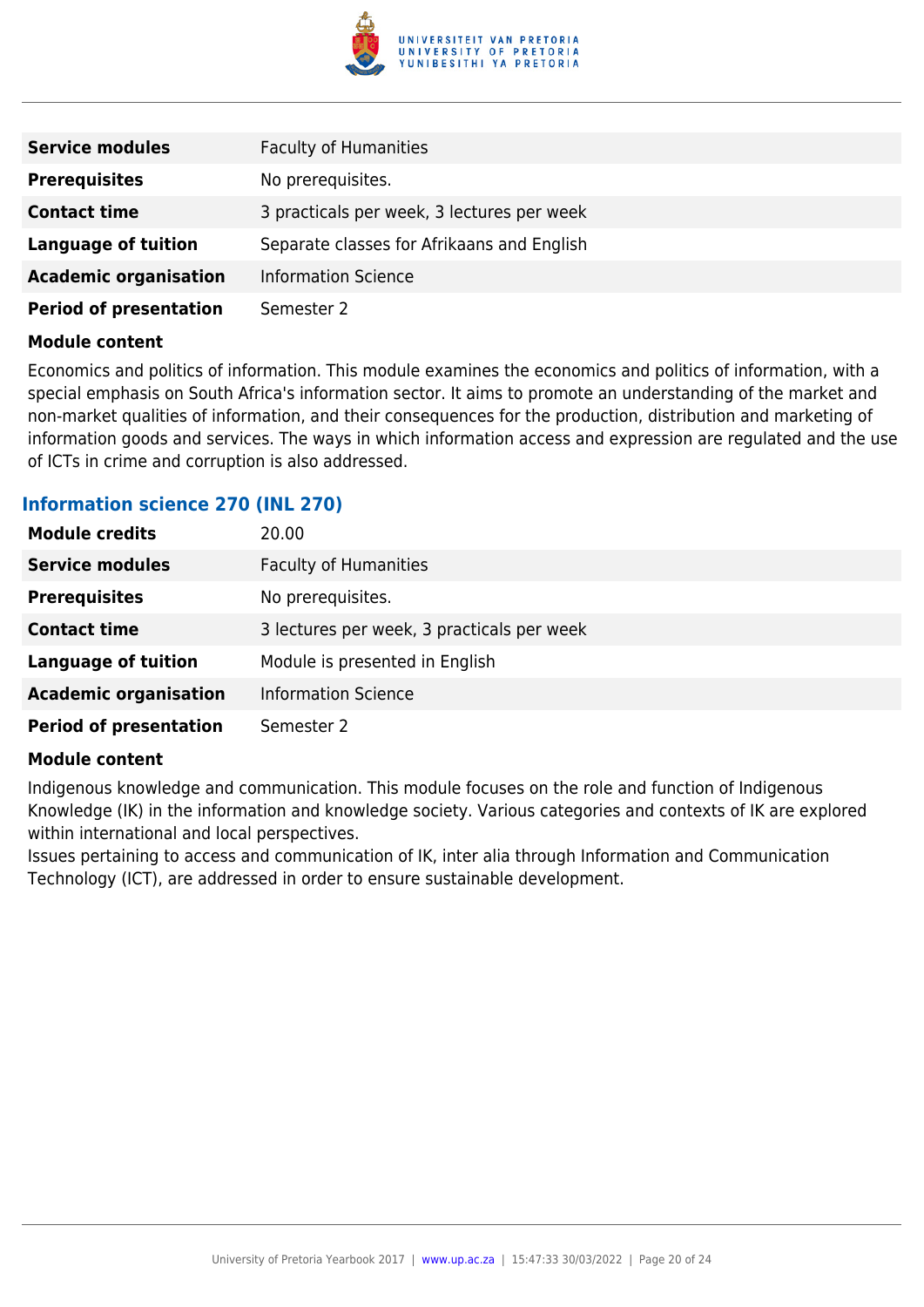

# Curriculum: Final year

**Minimum credits: 145**

# **Core modules**

#### **Information science: Information organisation 310 (INL 310)**

| <b>Module credits</b>         | 30.00                                      |
|-------------------------------|--------------------------------------------|
| <b>Service modules</b>        | <b>Faculty of Humanities</b>               |
| <b>Prerequisites</b>          | No prerequisites.                          |
| <b>Contact time</b>           | 3 practicals per week, 3 lectures per week |
| <b>Language of tuition</b>    | Module is presented in English             |
| <b>Academic organisation</b>  | <b>Information Science</b>                 |
| <b>Period of presentation</b> | Semester 1                                 |

#### **Module content**

Information Organisation. The module is concerned with the organisation of information in the digital environment focusing on the structure and use of document management and workflow systems, as well as distribution channels and virtual environments. The characteristics and application of the internet, intranets, as well as portals and applications use, are considered.

#### **Information science: Information and knowledge management 320 (INL 320)**

| <b>Module credits</b>         | 30.00                                      |
|-------------------------------|--------------------------------------------|
| <b>Service modules</b>        | <b>Faculty of Humanities</b>               |
| <b>Prerequisites</b>          | No prerequisites.                          |
| <b>Contact time</b>           | 3 practicals per week, 3 lectures per week |
| <b>Language of tuition</b>    | Module is presented in English             |
| <b>Academic organisation</b>  | <b>Information Science</b>                 |
| <b>Period of presentation</b> | Semester 2                                 |

#### **Module content**

Information and Knowledge Management. This module focuses on information and knowledge management at an operational level and introduces information and knowledge management at a corporate strategic level. It deals with the management of information and knowledge, which enables the organisation to be competitive. In this module the focus is on four aspects, namely: the 21st century organisation, the external and internal stakeholders that have an interest in information products, as well as the infrastructure that should be in place in organisations to manage information products. The module concludes with a few topics relating to information management at a corporate strategic level.

#### **Information science 370 (INL 370)**

**Module credits** 15.00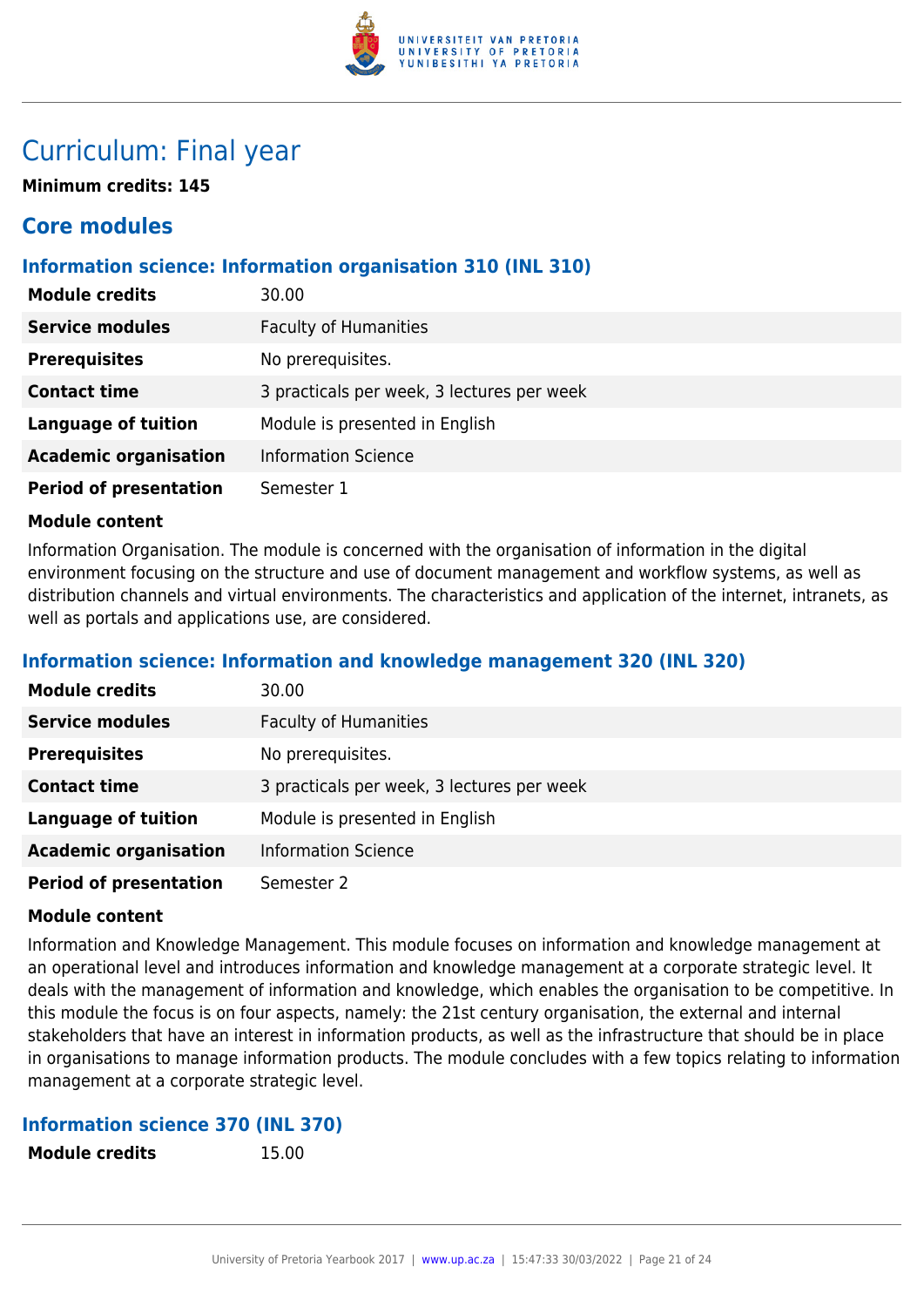

| <b>Prerequisites</b>          | INL 210, 220 and INL 310 or registered for INL 310 |
|-------------------------------|----------------------------------------------------|
| <b>Contact time</b>           | 1 lecture per week, 2 practicals per week          |
| <b>Language of tuition</b>    | Separate classes for Afrikaans and English         |
| <b>Academic organisation</b>  | <b>Information Science</b>                         |
| <b>Period of presentation</b> | Year                                               |

Experiential learning project. This module takes the form of a project and experiential training in co-operation with industry.

### **Elective modules**

#### **Informatics 315 (INF 315)**

| <b>Module credits</b>         | 15.00                                                                                               |
|-------------------------------|-----------------------------------------------------------------------------------------------------|
| <b>Service modules</b>        | Faculty of Engineering, Built Environment and Information Technology<br><b>Faculty of Education</b> |
| <b>Prerequisites</b>          | INF 261, INF 225, INF 271 and INF 272                                                               |
| <b>Contact time</b>           | 2 lectures per week                                                                                 |
| <b>Language of tuition</b>    | Afrikaans and English is used in one class                                                          |
| <b>Academic organisation</b>  | <b>Informatics</b>                                                                                  |
| <b>Period of presentation</b> | Semester 1                                                                                          |

#### **Module content**

A review of current trends which are relevant to the application of information systems within a business environment.

#### **Informatics 324 (INF 324)**

| <b>Module credits</b>         | 15.00                                                                                               |
|-------------------------------|-----------------------------------------------------------------------------------------------------|
| <b>Service modules</b>        | Faculty of Engineering, Built Environment and Information Technology<br><b>Faculty of Education</b> |
| <b>Prerequisites</b>          | INF 261, INF 225, INF 271 and INF 272                                                               |
| <b>Contact time</b>           | 3 lectures per week                                                                                 |
| <b>Language of tuition</b>    | Afrikaans and English is used in one class                                                          |
| <b>Academic organisation</b>  | <b>Informatics</b>                                                                                  |
| <b>Period of presentation</b> | Semester 2                                                                                          |

#### **Module content**

Information systems in organisations, social and ethical responsibilities, the role of the Informatician. IT end-user relationships; IT management.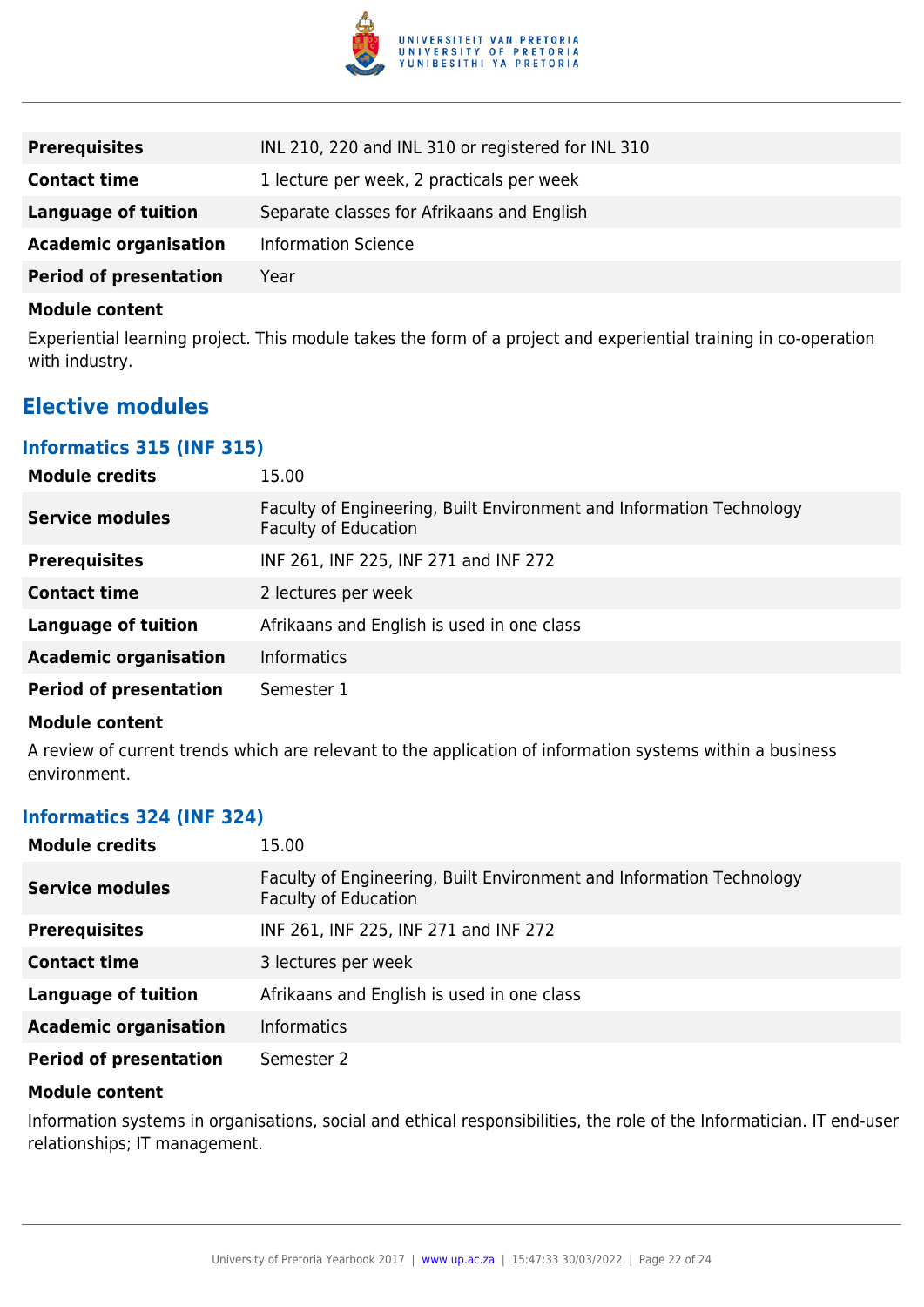

#### **Information science: Digital repositories 340 (INL 340)**

| <b>Module credits</b>         | 30.00                                      |
|-------------------------------|--------------------------------------------|
| <b>Service modules</b>        | <b>Faculty of Humanities</b>               |
| <b>Prerequisites</b>          | No prerequisites.                          |
| <b>Contact time</b>           | 3 lectures per week, 3 practicals per week |
| <b>Language of tuition</b>    | Module is presented in English             |
| <b>Academic organisation</b>  | <b>Information Science</b>                 |
| <b>Period of presentation</b> | Semester 2                                 |

#### **Module content**

This module deals with the construction and management of digital repositories. It also addresses the characteristics of the digital repository in a rapidly changing technological world and a challenging information society. Core aspects include: system design, relationships to hybrid libraries, digital collections and rights management, standards, virtual referencing and the development and evaluation of digital repositories.

#### **Information science: Socio-political aspects of information in global context 360 (INL 360)**

| <b>Module credits</b>         | 30.00                                      |
|-------------------------------|--------------------------------------------|
| <b>Service modules</b>        | <b>Faculty of Humanities</b>               |
| <b>Prerequisites</b>          | No prerequisites.                          |
| <b>Contact time</b>           | 3 practicals per week, 3 lectures per week |
| <b>Language of tuition</b>    | Module is presented in English             |
| <b>Academic organisation</b>  | <b>Information Science</b>                 |
| <b>Period of presentation</b> | Semester 1                                 |

#### **Module content**

This module examines aspects of the information and knowledge society within local, regional and international contexts. A special focus of the module is the interaction and exchange of data, information and knowledge from communities' local knowledge system with data, information and knowledge from the global knowledge system. The module discusses the growth and role of information and communication technologies (ICTs), and their implications for development.

#### **Information science: Competitive intelligence 380 (INL 380)**

| <b>Module credits</b>         | 30.00                                      |
|-------------------------------|--------------------------------------------|
| <b>Service modules</b>        | <b>Faculty of Humanities</b>               |
| <b>Prerequisites</b>          | No prerequisites.                          |
| <b>Contact time</b>           | 3 lectures per week, 3 practicals per week |
| <b>Language of tuition</b>    | Separate classes for Afrikaans and English |
| <b>Academic organisation</b>  | <b>Information Science</b>                 |
| <b>Period of presentation</b> | Semester 2                                 |